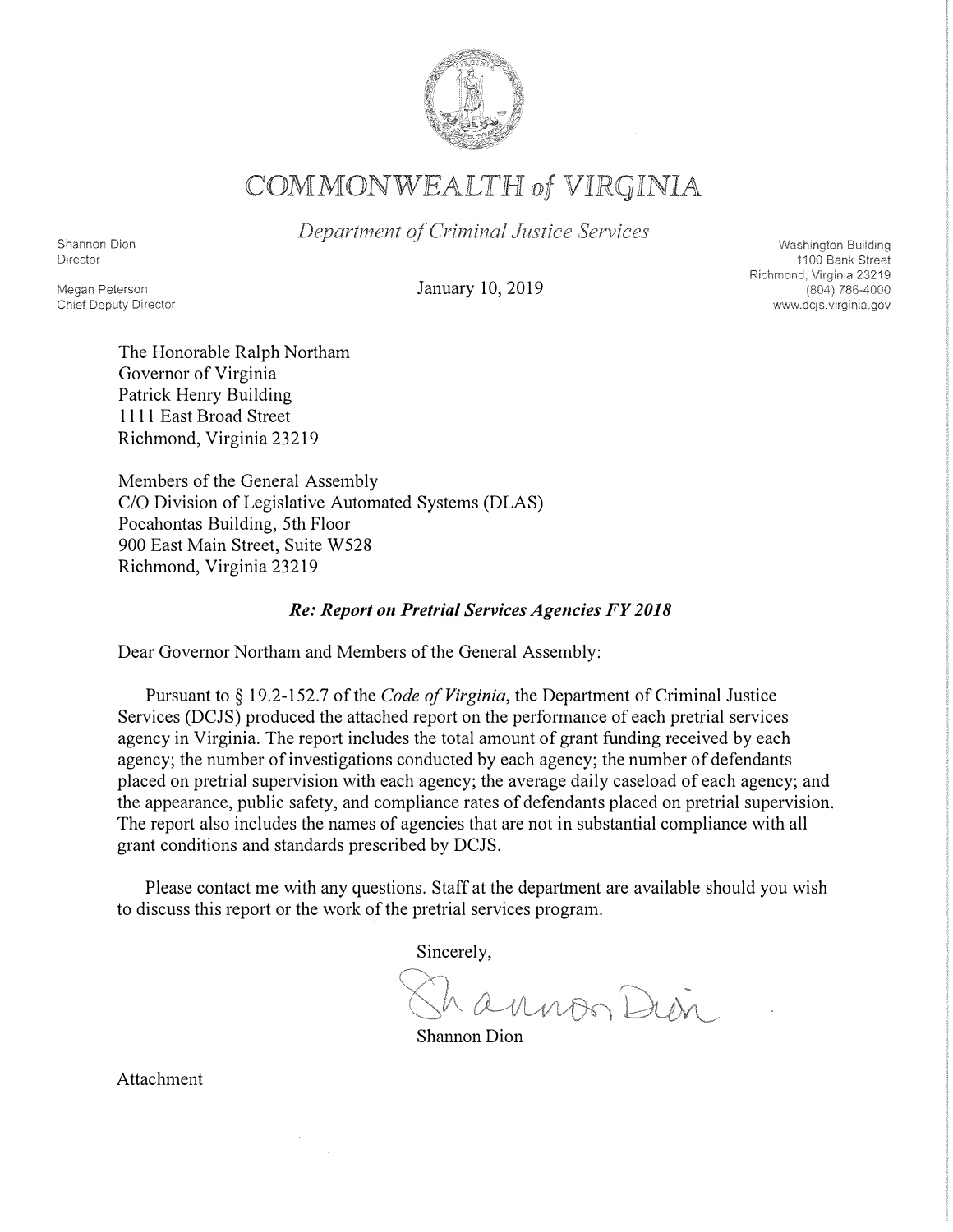# **Report on Pretrial Services Agencies FY2018**



Virginia Department of Criminal Justice Services 1100 Bank Street, Richmond, Virginia 23219 [www.dcjs.virginia.gov](https://www.dcjs.virginia.gov/)

December 2018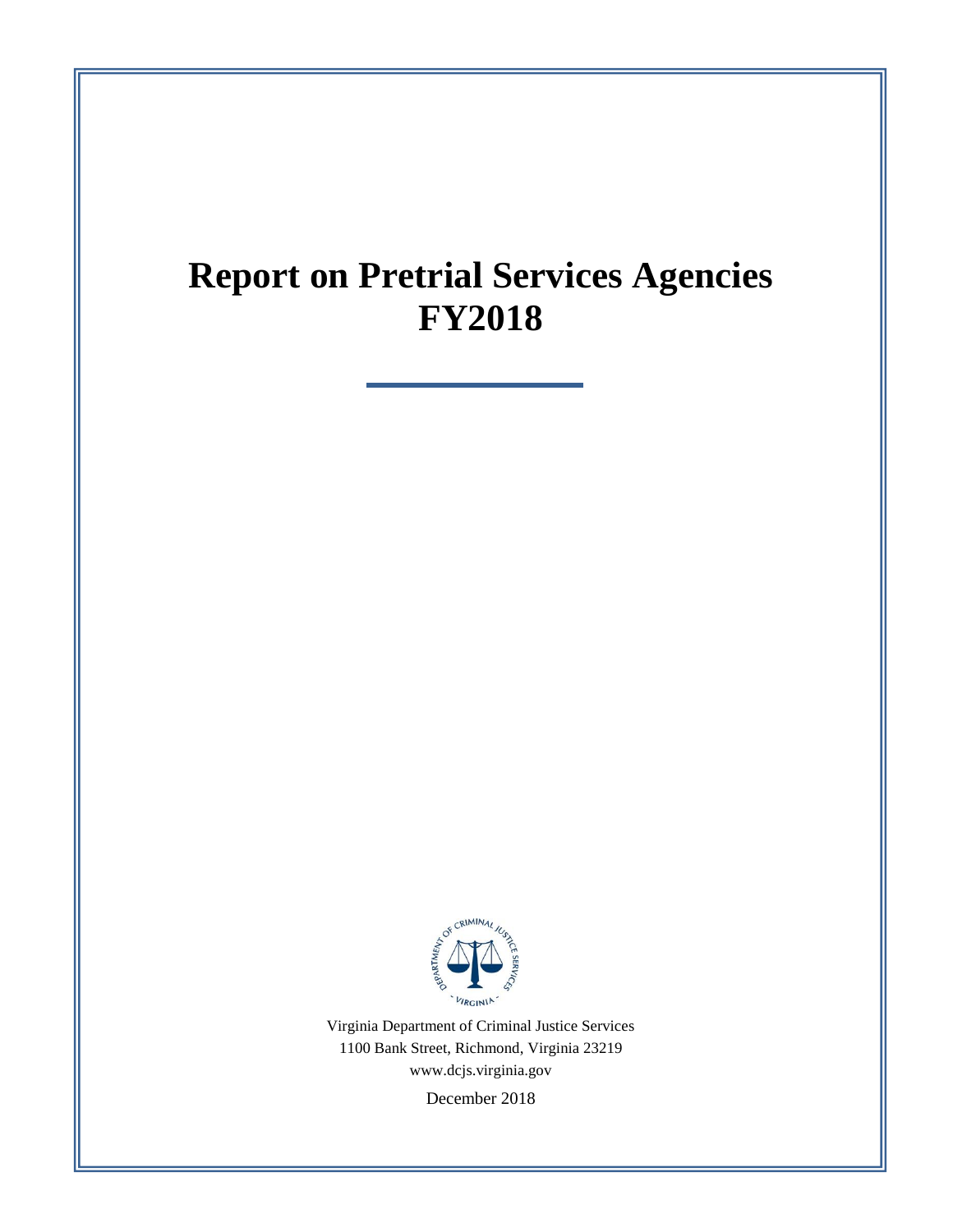#### <span id="page-2-0"></span>**Preface**

In 2016, the General Assembly made a request to the Virginia State Crime Commission (VSCC) to study pretrial services agencies as established under the Pretrial Services Act. As a result of the VSCC study, §19.2-152.7 of the *Code of Virginia* was amended during the 2018 session to require the Virginia Department of Criminal Justice Services (DCJS) to:

\_\_\_\_\_\_\_\_\_\_\_\_\_\_\_\_\_\_\_\_\_\_\_\_\_\_\_\_\_\_\_\_\_\_\_\_\_\_\_\_\_\_\_\_\_\_\_\_\_\_\_\_\_\_\_\_\_\_\_\_\_\_\_\_\_\_\_\_\_\_\_\_\_\_\_\_\_\_\_\_\_\_\_\_\_\_\_\_\_\_\_\_\_\_\_\_\_\_\_\_\_\_\_\_\_\_\_\_\_\_\_\_\_\_\_\_

*Report annually on or before December 31 to the Governor and the General Assembly on the performance of each pretrial services agency, to include (i) the total amount of funding received by that agency; (ii) the number of investigations conducted by that agency; (iii) the number of defendants placed on pretrial supervision with that agency; (iv) the average daily caseload of that agency; (v) the appearance, public safety, and compliance rates of defendants placed on pretrial supervision with that agency; and (vi) a determination of whether that agency is in substantial compliance with all grant conditions and standards prescribed by the Department pursuant to § 19.2-152.3. If an agency is not in substantial compliance with all grant conditions and standards prescribed by the Department pursuant to § 19.2-152.3, that agency and the Department shall develop a plan and identify a timeframe to achieve compliance. A copy of that plan of compliance shall be included in the annual report. The Department shall ensure such report is available to the public.*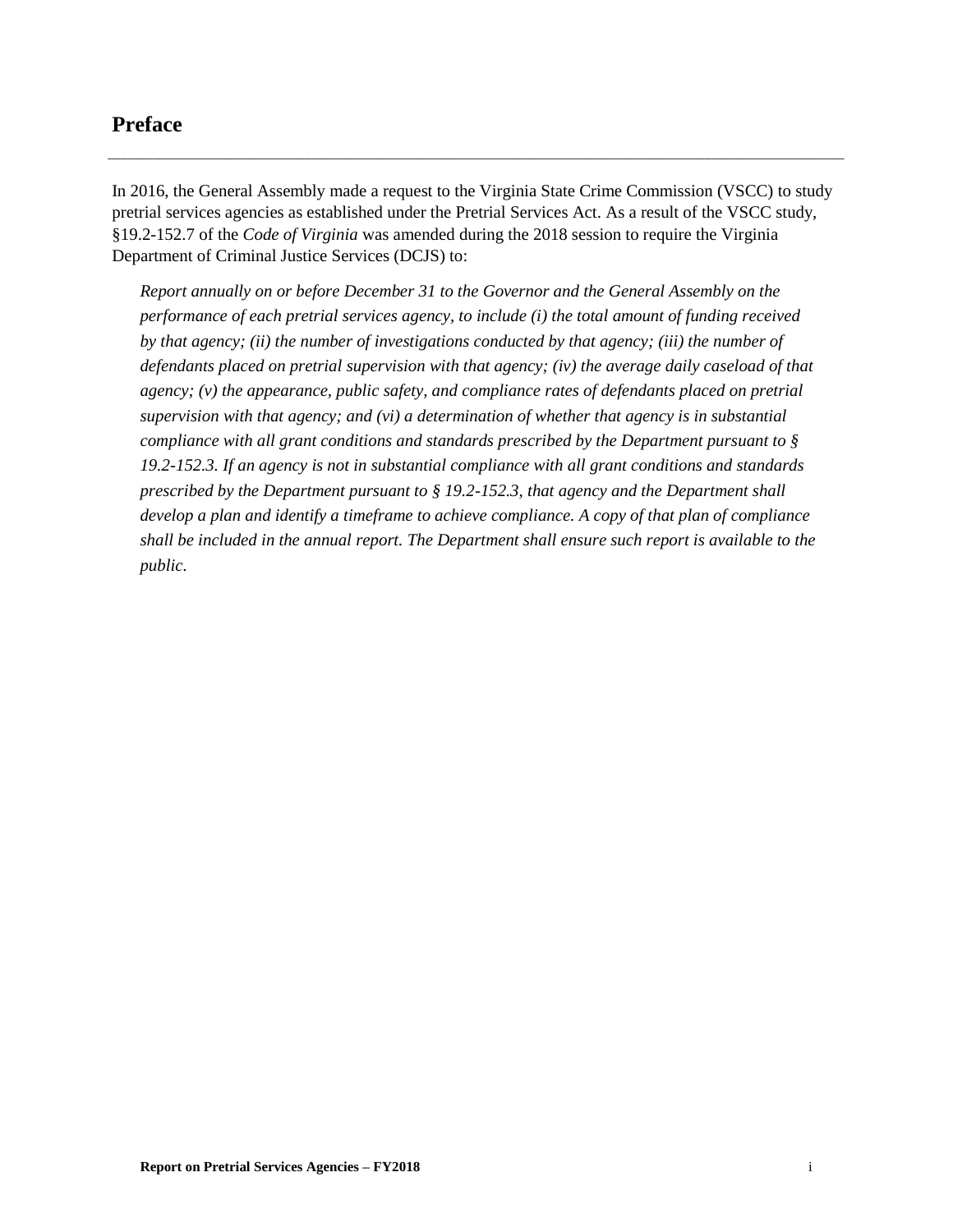### <span id="page-3-0"></span>**Table of Contents**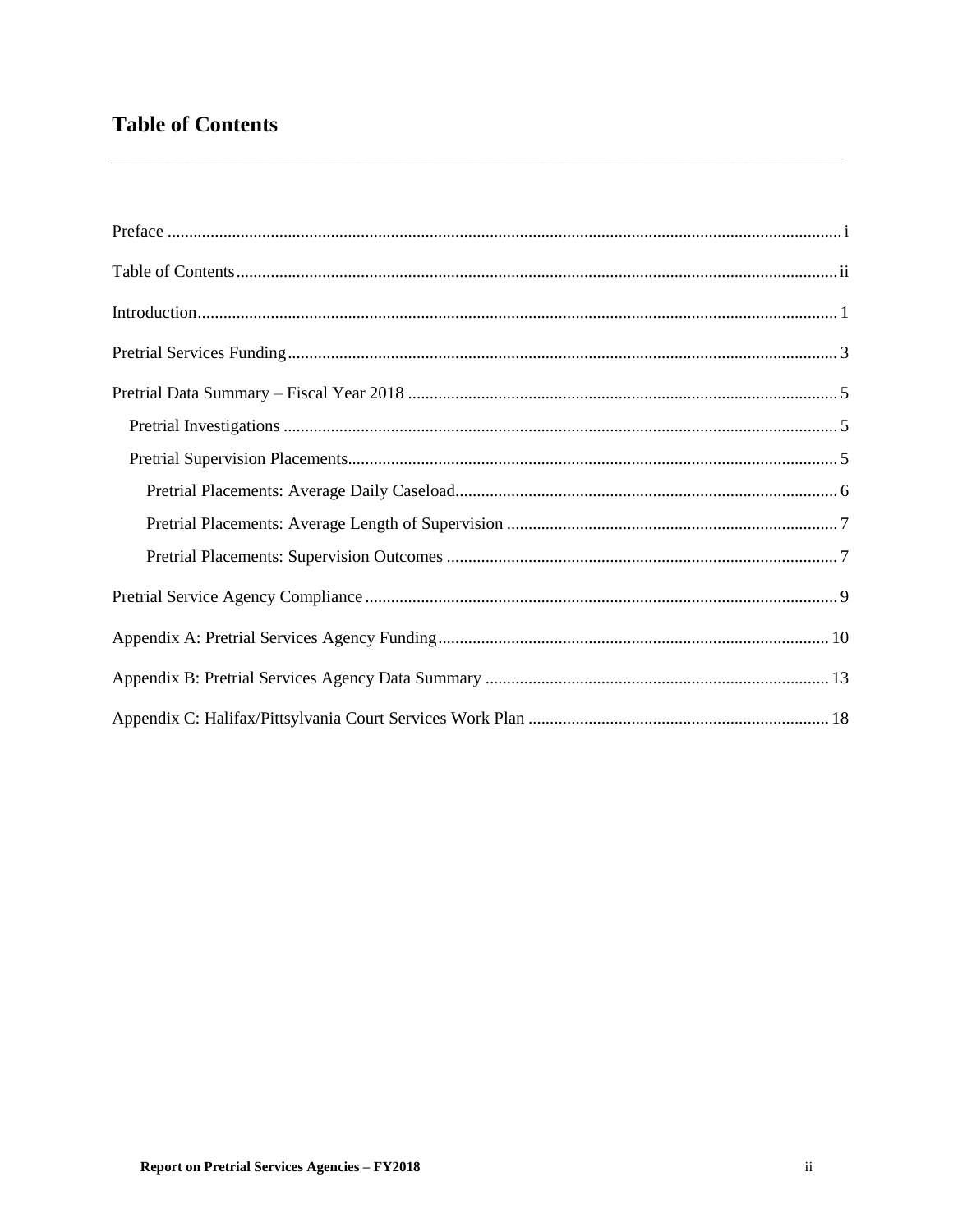#### <span id="page-4-0"></span>**Introduction**

Localities in Virginia began receiving state funds for pretrial services in 1989, pursuant to authorizing language in the Appropriations Act. This was in response to the findings of the 1989 Commission on Prison and Jail Overcrowding study to develop strategies to improve policies and practices to safely reduce incarceration rates in Virginia.<sup>1</sup> Among its findings, the Commission on Prison and Jail Overcrowding found that "half of the statewide jail population is awaiting trial or awaiting sentencing." In turn, the Commission recommended that funding be provided to establish pretrial services agencies and to develop a risk assessment instrument for use by judicial officers. The purpose of pretrial services and use of a pretrial risk assessment instrument was intended to provide judicial officers with information to make release decisions at earlier decision points and to provide alternatives to jail to alleviate jail overcrowding and to improve public safety.

\_\_\_\_\_\_\_\_\_\_\_\_\_\_\_\_\_\_\_\_\_\_\_\_\_\_\_\_\_\_\_\_\_\_\_\_\_\_\_\_\_\_\_\_\_\_\_\_\_\_\_\_\_\_\_\_\_\_\_\_\_\_\_\_\_\_\_\_\_\_\_\_\_\_\_\_\_\_\_\_\_\_\_\_\_\_\_\_\_\_\_\_\_\_\_\_\_\_\_\_\_\_\_\_\_\_\_\_\_\_\_\_\_\_\_\_

Localities were later authorized by statute in 1995 to establish pretrial services agencies with the passage of the Pretrial Services Act.<sup>2</sup> The purpose of the Pretrial Services Act is "to provide more effective protection of society by establishing pretrial services agencies to assist judicial officers in discharging their duties"<sup>3</sup> related to determining pretrial release and detention. The Act states that "such agencies are intended to provide better information and services for use by judicial officers in determining the risk to public safety and the assurance of appearance of persons … other than an offense punishable by death, who are pending trial or hearing."<sup>4</sup>

The duties and responsibilities of pretrial services officers are detailed in §19.2-152.4:3 of the *Code of Virginia.* Pretrial services officers are required to provide the following services:

- 1. Investigate and interview defendants arrested on state and local warrants and who are detained in jails located in jurisdictions served by the agency while awaiting a hearing before any court that is considering or reconsidering pretrial release, at initial appearance, advisement or arraignment, or at other subsequent hearings;
- 2. Present a pretrial investigation report with recommendations based on information from the pretrial investigation to assist courts in discharging their duties related to granting or reconsidering pretrial release; and
- 3. Supervise and assist all defendants residing within the jurisdictions served and placed on pretrial supervision by any judicial officer within the jurisdictions by ensuring compliance with the terms and conditions of pretrial release.
- 4. Conduct random drug and alcohol tests on any defendant under supervision for whom a judicial officer has ordered testing or who has been required to refrain from excessive use of alcohol or use of any illegal drug or controlled substance or other defendant-specific condition of bail related to alcohol or substance abuse;

4 *Id.*

<sup>&</sup>lt;sup>1</sup> 1989 Commission on Prison and Jail Overcrowding Report

<sup>2</sup> Va. Code §19.2-152.2 *et seq.*

<sup>3</sup> Va. Code §19.2-152.2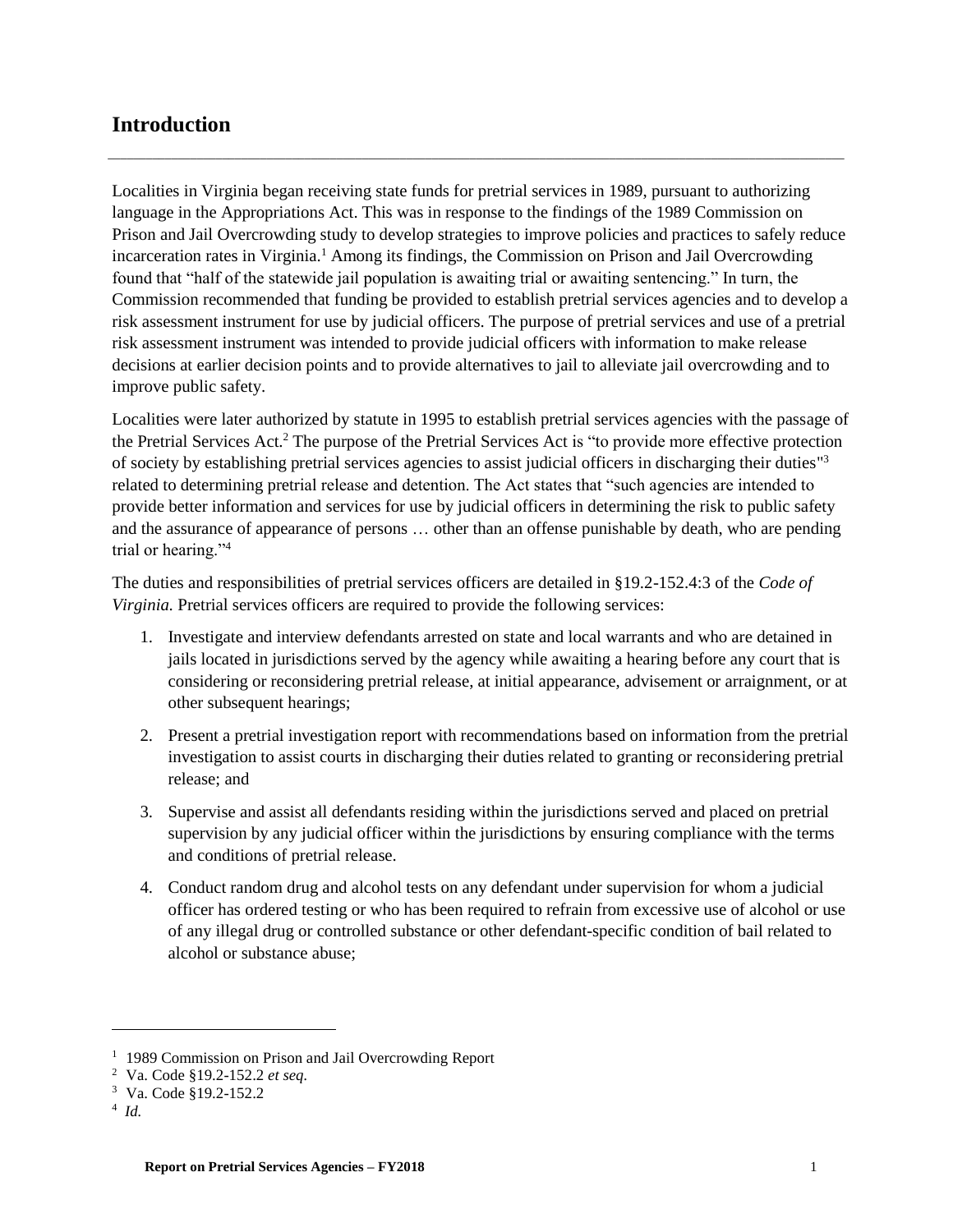- 5. Seek a capias from any judicial officer pursuant to [§ 19.2-152.4:1](http://law.lis.virginia.gov/vacode/19.2-152.4:1/) for any defendant placed under supervision or the custody of the agency who fails to comply with the conditions of bail or supervision, when continued liberty or noncompliance presents a risk of flight, a risk to public safety or risk to the defendant;
- 6. Seek an order to show cause why the defendant should not be required to appear before the court in those cases requiring a subsequent hearing before the court;
- 7. Provide defendant-based information to assist any law-enforcement officer with the return to custody of defendants placed on supervision for which a capias has been sought; and
- 8. Keep such records and make such reports as required by the Commonwealth of Virginia Department of Criminal Justice Services.

There are currently 33 pretrial services agencies serving 100 of Virginia's 133 cities and counties. The Virginia pretrial services agencies operate under the authority of the Pretrial Services Act and are funded in whole or part by the Virginia Department of Criminal Justice Services (DCJS).<sup>5</sup>

<sup>5</sup> The one exception is Culpeper County, which established a pretrial services agency in January 2018 using all local funds to address jail overcrowding.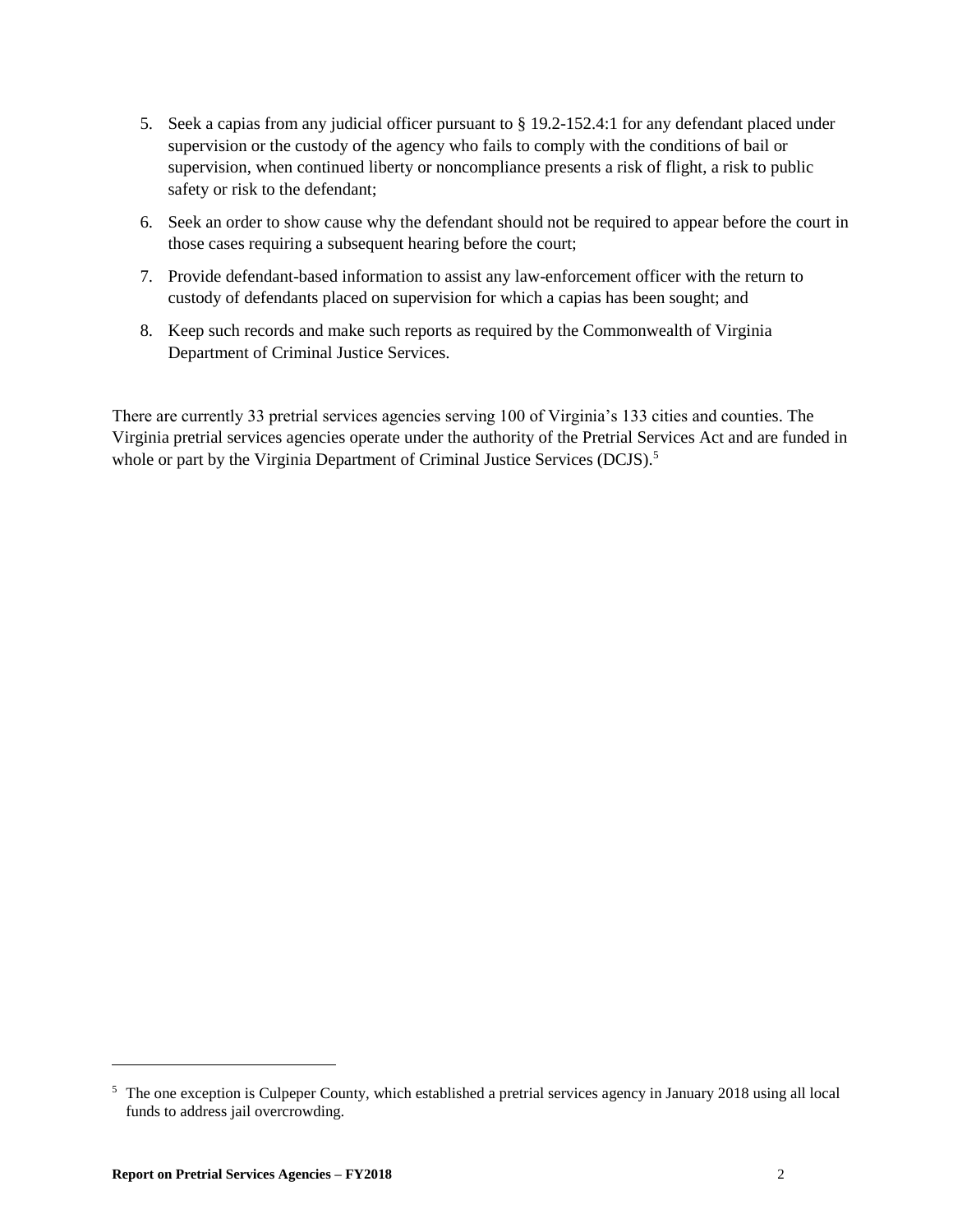#### <span id="page-6-0"></span>**Pretrial Services Funding**

The 2018 Appropriations Act (Item 395 C. 1, D. 1–2) directs DCJS to make discretionary grants to localities established pursuant to the Comprehensive Community Corrections Act for Local-Responsible Offenders<sup>6</sup> and the Pretrial Services Act.<sup>7</sup> Agency budgets reflect that in fiscal year 2018, \$10,263,790 of state funds were allocated to pretrial services operations. Agency budgets also reflected that localities contributed \$6,115,558 to pretrial agency operations for a total of amount of \$16,379,348 of state and local funds devoted to pretrial services operations in Virginia.

\_\_\_\_\_\_\_\_\_\_\_\_\_\_\_\_\_\_\_\_\_\_\_\_\_\_\_\_\_\_\_\_\_\_\_\_\_\_\_\_\_\_\_\_\_\_\_\_\_\_\_\_\_\_\_\_\_\_\_\_\_\_\_\_\_\_\_\_\_\_\_\_\_\_\_\_\_\_\_\_\_\_\_\_\_\_\_\_\_\_\_\_\_\_\_\_\_\_\_\_\_\_\_\_\_\_\_\_\_\_\_\_\_\_\_\_

Chart 1 shows the distribution of state and local funds for pretrial services in fiscal year 2018. In fiscal year 2018, 63% of pretrial services agency funds came from state appropriation and 37% came from the participating localities in the form of cash and in-kind matches. See Appendix A for funding details by agency.



*Source: Locality fiscal year 2018 itemized budgets*

Of the total amount of state funds allocated to pretrial services agency operations in fiscal year 2018, 93% (\$9,593,096) were budgeted for personnel and 7% (\$670,694) for administrative and operational expenditures other than personnel. Of the total amount of local funds devoted to pretrial services agency operations in fiscal year 2018, 88% (\$5,369,238) were budgeted for personnel and 12% (\$746,320) for administrative and operational expenditures other than personnel. Looking at the state and local budgets combined, 91% (\$14,962,334) were budgeted for personnel and 9% (\$1,417,014) for administrative and operational expenditures other than personnel.

<sup>6</sup> Va. Code §§ 9.1-173–9.1-183.

<sup>7</sup> Va. Code §§ 19.2-152.2–19.2-152.7.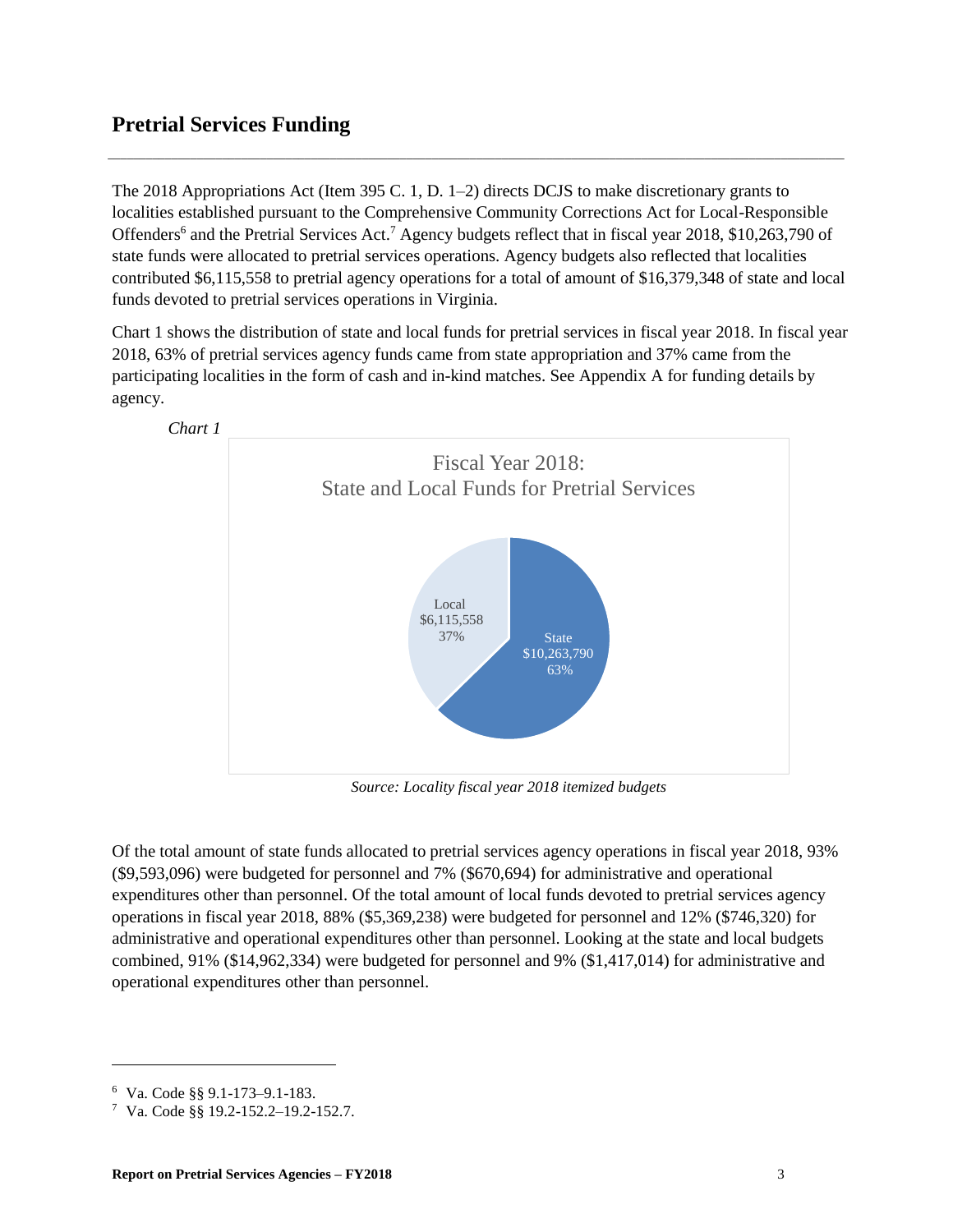Chart 2 shows the distribution of pretrial services budgets between personnel and administrative and operational expenditures in fiscal year 2018. See Appendix A for the itemized budget distribution for state and local funds for fiscal year 2018 by agency.



*Source: Locality fiscal year 2018 itemized budgets*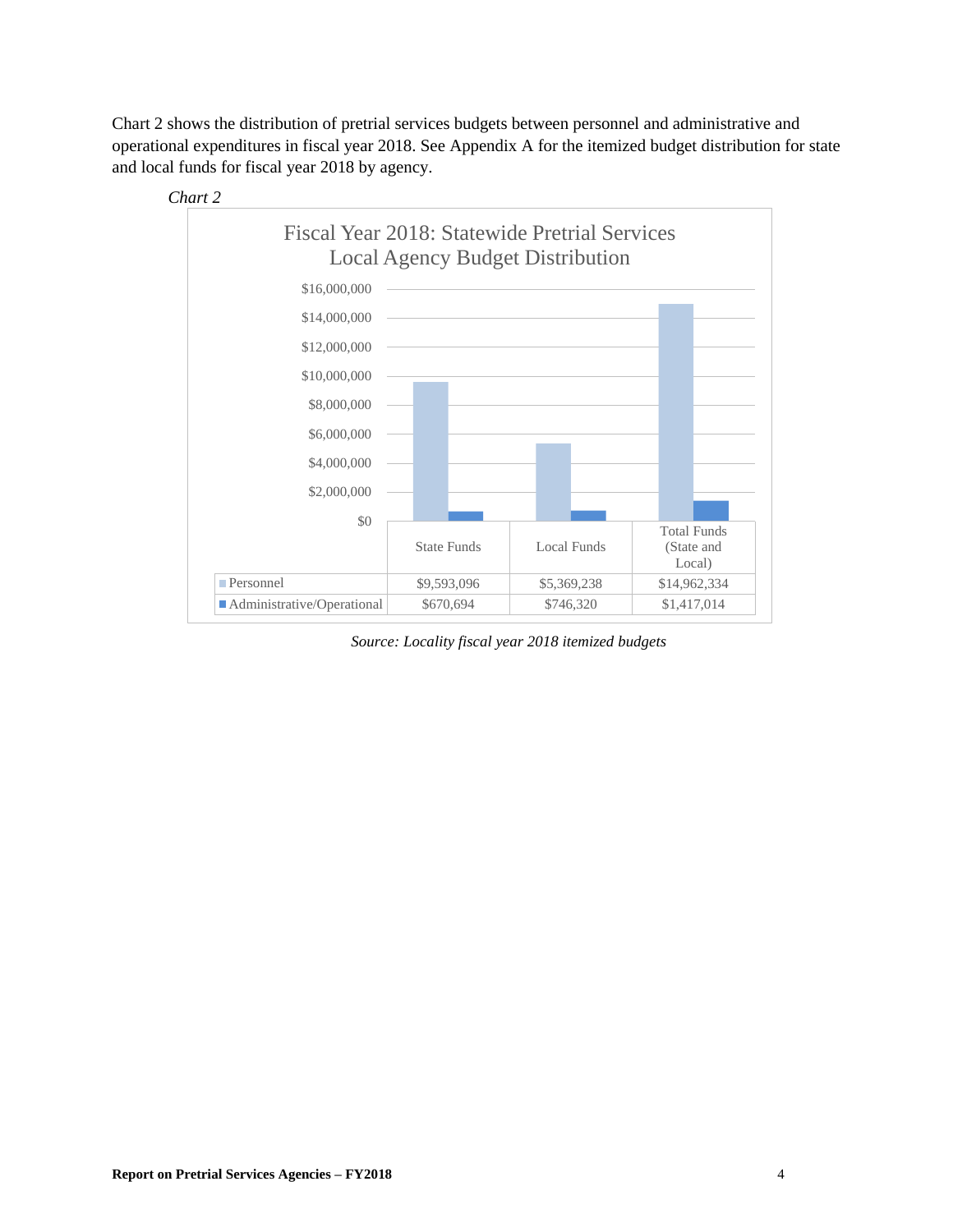#### <span id="page-8-1"></span>**Pretrial Investigations**

Pretrial services agencies are required by the *Virginia Code* to conduct pretrial investigations.<sup>8</sup> Pretrial investigation reports and risk assessments provide the judge with valuable information about defendants to assist in making risk informed bail decisions. The number of defendants eligible for pretrial services investigations may fluctuate due to crime rates, arrest rates, and jail admissions. Other factors that may affect the number of investigations conducted include defendants who declined to be interviewed or whose behavior is conducive to investigation, as well as defendants whose level of intoxication, mental health condition, or language barriers at the time of the investigation inhibit the conduct of investigations.

<span id="page-8-0"></span>\_\_\_\_\_\_\_\_\_\_\_\_\_\_\_\_\_\_\_\_\_\_\_\_\_\_\_\_\_\_\_\_\_\_\_\_\_\_\_\_\_\_\_\_\_\_\_\_\_\_\_\_\_\_\_\_\_\_\_\_\_\_\_\_\_\_\_\_\_\_\_\_\_\_\_\_\_\_\_\_\_\_\_\_\_\_\_\_\_\_\_\_\_\_\_\_\_\_\_\_\_\_\_\_\_\_\_\_\_\_\_\_\_\_\_\_

During fiscal year 2018, pretrial services agencies completed 38,752 investigations, a slight increase from fiscal year 2017. Overall, the trend of pretrial services investigations has remained relatively consistent between fiscal year 2015 and 2018. Chart 3 shows the pretrial services investigation trend from fiscal year 2015 to 2018.



*Data Source: DCJS Pretrial Community Corrections (PTCC) Case Management System*

#### <span id="page-8-2"></span>**Pretrial Supervision Placements**

During fiscal year 2018, pretrial services agencies received 26,582 supervision placements and maintained an average daily caseload of 9,239 placements statewide. The average length of supervision for all placements under supervision was 127 days.

<sup>8</sup> Va. Code § 9.1-152.4:3(A)(1).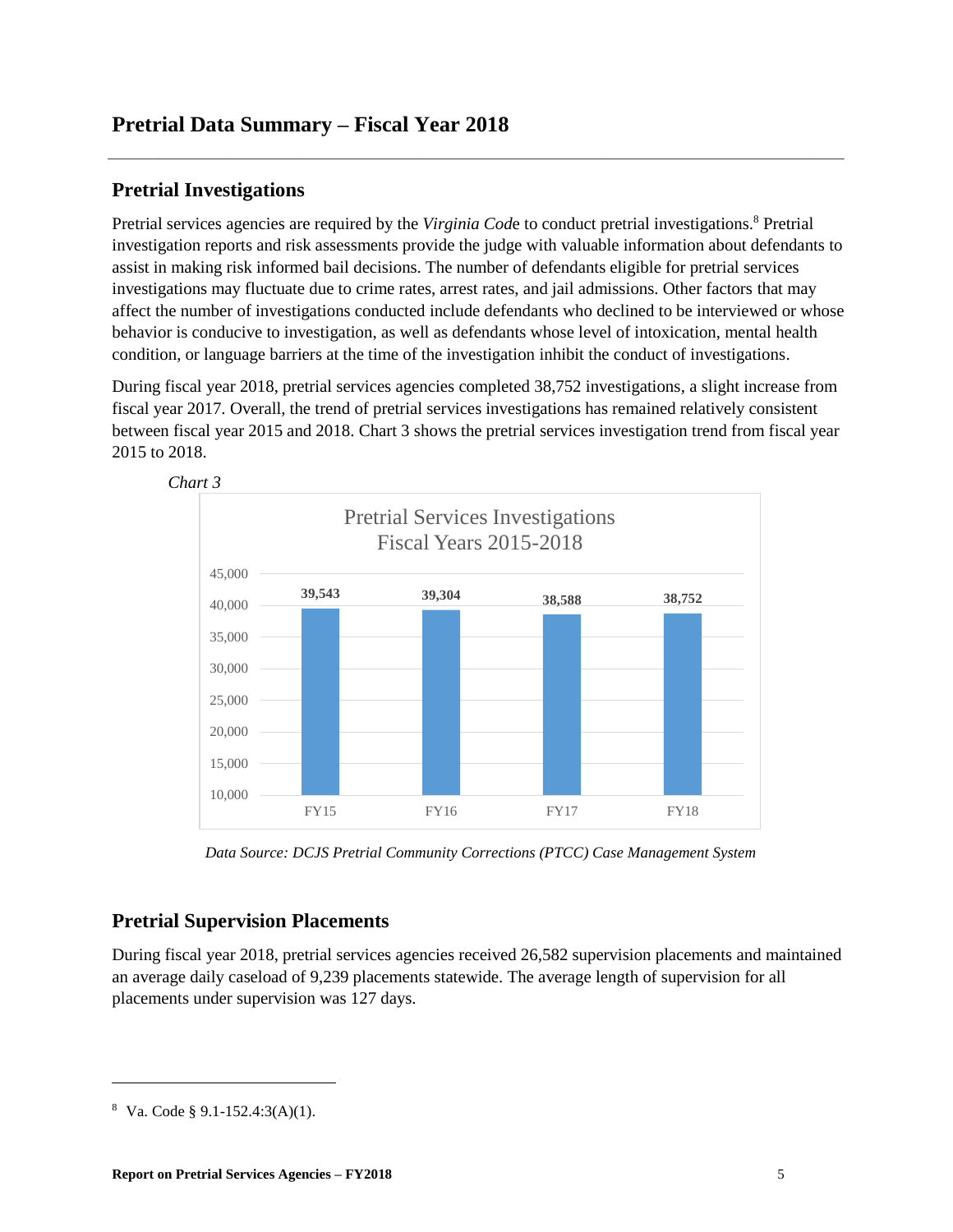Since fiscal year 2015, the number of placements has increased by 3,779, an overall increase of 17%. There was slight decrease, however, between fiscal year 2017 and fiscal year 2018. Chart 4 shows the pretrial supervision placement data for fiscal years 2015 to 2018.



*Data Source: DCJS Pretrial Community Corrections (PTCC) Case Management System*

#### <span id="page-9-0"></span>**Pretrial Placements: Average Daily Caseload**

Since fiscal year 2015, the average daily caseload has increased by 2,466, an increase of 36%. A significant contributor to the average daily caseload includes the average length of supervision. See Chart 5 for the average daily caseload data for fiscal years 2015 to 2018.



*Data Source: DCJS Pretrial Community Corrections (PTCC) Case Management System*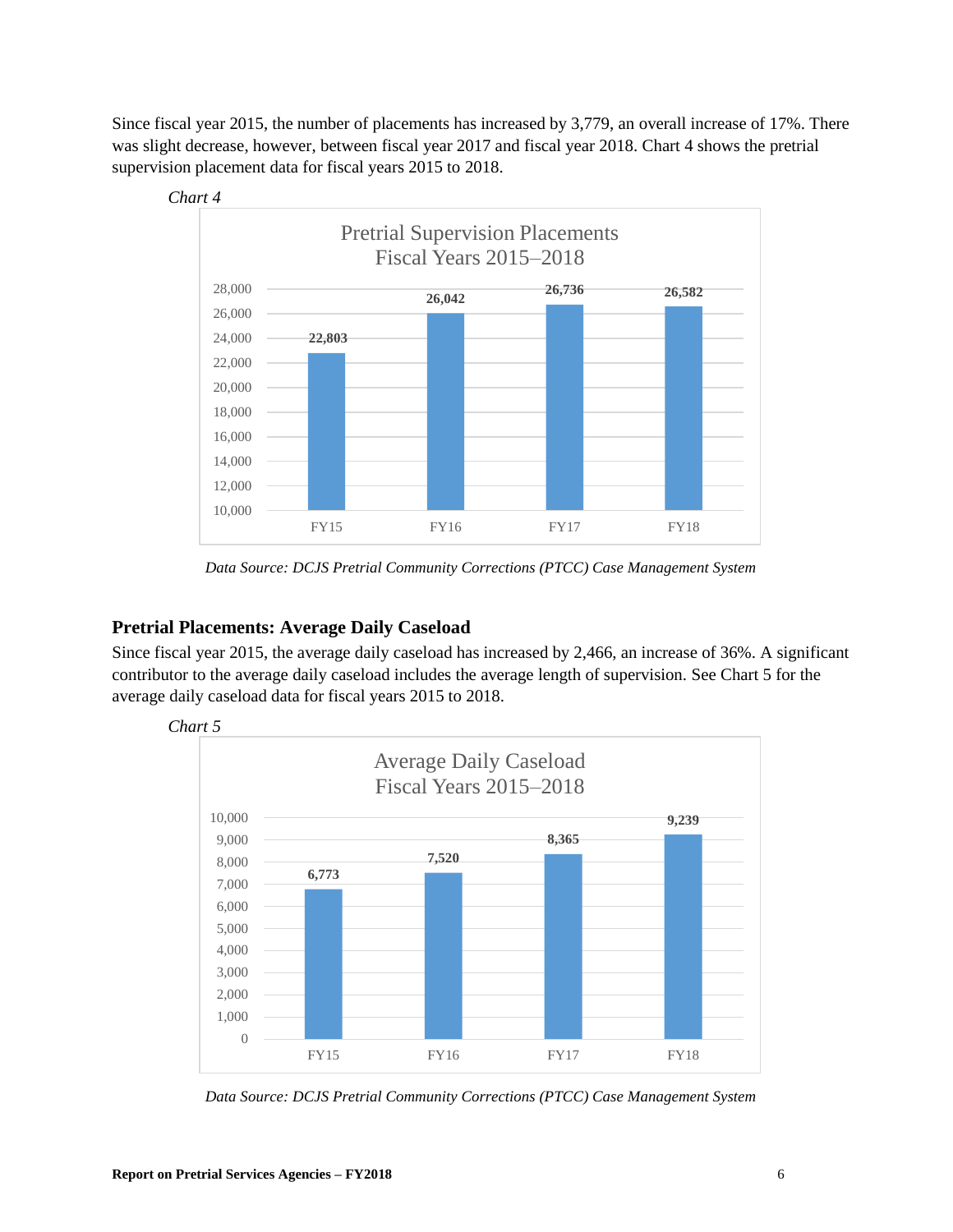#### <span id="page-10-0"></span>**Pretrial Placements: Average Length of Supervision**

Since fiscal year 2015, the average length of supervision has increased by 18 days, an increase of 17%. Chart 6 shows the average length of supervision for fiscal years 2015–2018.

The average length of supervision increases may be impacted by the increase in court case processing time. The median processing time of felony cases in Virginia's General District Court (filing in General District Court to disposition) was more than one-third longer in 2018 than in 2013<sup>9</sup>.



*Data Source: DCJS Pretrial Community Corrections (PTCC) Case Management System*

#### <span id="page-10-1"></span>**Pretrial Placements: Supervision Outcomes**

There are three primary pretrial supervision outcome measures: appearance rate, public safety rate, and compliance rate.<sup>10</sup> The 2018 Virginia State Crime Commission study revealed that courts and criminal justice agencies measure "appearance" and "failure to appear" differently. Recognizing the need for identical measures, DCJS will implement the outcome definitions developed by the Virginia Crime Commission in future reports to ensure that pretrial agencies are reporting the same rates for appearance and public safety as compared to other pretrial release mechanisms statewide.

The data analyzed in this report use definitions described in *Measuring for Results in Pretrial Services: Performance and Outcome Measures*. <sup>11</sup> Appearance rate is the percentage of defendants that complete pretrial supervision who do not have a capias issued for failure to appear in court. <sup>12</sup> Public safety rate is the percentage of defendants that complete pretrial supervision who do not have their bail revoked due to a

<sup>10</sup> See Virginia Department of Criminal Justice Services, *Measuring for Results: Performance and Outcome Measures*, National Center for State Courts, June 2014. [www.dcjs.virginia.gov/sites/dcjs.virginia.gov/files/publications/corrections/virginia-pretrial-performance](https://www.dcjs.virginia.gov/sites/dcjs.virginia.gov/files/publications/corrections/virginia-pretrial-performance-measures.pdf)[measures.pdf](https://www.dcjs.virginia.gov/sites/dcjs.virginia.gov/files/publications/corrections/virginia-pretrial-performance-measures.pdf)

<sup>9</sup> Office of the Executive Secretary – Judicial Planning Department (July 18, 2018).

 $^{11}$ *Id.* 

<sup>12</sup> *Id.* at 8.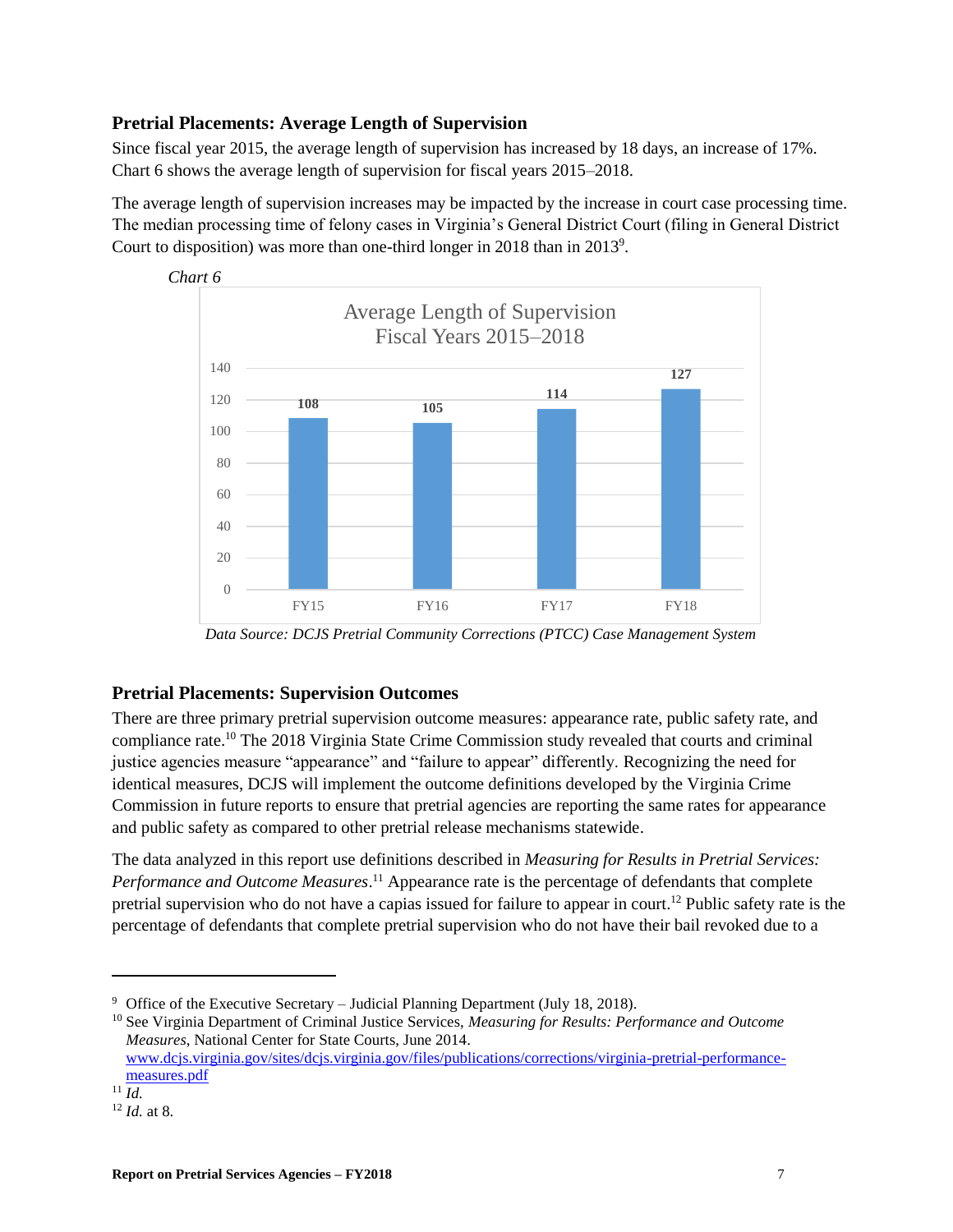new arrest.<sup>13</sup> Compliance rate is the percentage of defendants that complete pretrial supervision who do not have their bail revoked due a violation of conditions of pretrial release as ordered by a judicial officer.<sup>14</sup>

Statewide, agencies reported a 94% appearance rate, a 94% public safety rate, and an 86% supervision compliance rate. The following table shows the appearance, public safety, and supervision compliance rates for fiscal years 2015–2018.

| <b>Outcome</b>                     | <b>FY15</b> | <b>FY16</b> | <b>FY17</b> | <b>FY18</b> |
|------------------------------------|-------------|-------------|-------------|-------------|
| <b>Appearance Rate</b>             | 95%         | 95%         | 94%         | 94%         |
| <b>Public Safety Rate</b>          | 94%         | 94%         | 94%         | 94%         |
| <b>Supervision Compliance Rate</b> | 91%         | 89%         | 87%         | 86%         |

*Data Source: DCJS Pretrial Community Corrections (PTCC) Case Management System*

See Appendix B for the total number of investigations, supervision placements, average daily caseload, average length of supervision, appearance rates, public safety rates, and the supervision compliance rates for all pretrial services agencies in Virginia for fiscal year 2018.

An additional outcome measure of the impact of pretrial services are release rates of bailable defendants. Statewide release rates are not available at this time, but in the future will be used as part of the data to evaluate the effectiveness of pretrial services agencies in Virginia. This data will be available as a result of the Virginia State Crime Commission's pretrial data project.

<sup>13</sup> *Id.* at 9.

<sup>14</sup> *See id.* at 11.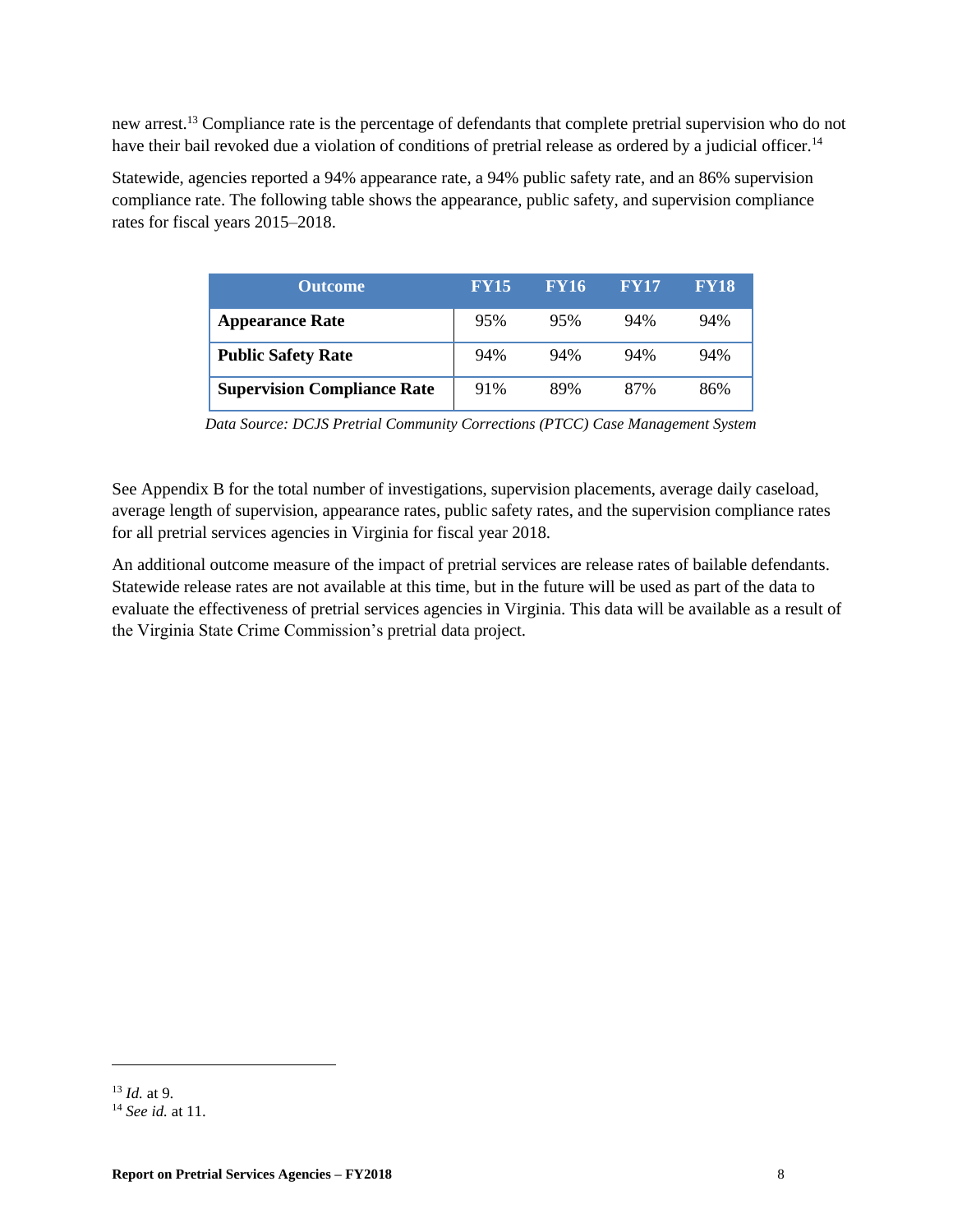In accordance with § 19.2-152.3 of the Code of Virginia, DCJS prescribes "standards for development, implementation, operation and evaluation of" pretrial services. In 2017, DCJS issued updated Minimum Standards for Pretrial Services. In addition to the requirements in the Minimum Standards for Pretrial Services, agencies are required to adhere to the grant guideline conditions, to submit standard operating procedures, and to report program activity in biannual reports to DCJS.

<span id="page-12-0"></span>\_\_\_\_\_\_\_\_\_\_\_\_\_\_\_\_\_\_\_\_\_\_\_\_\_\_\_\_\_\_\_\_\_\_\_\_\_\_\_\_\_\_\_\_\_\_\_\_\_\_\_\_\_\_\_\_\_\_\_\_\_\_\_\_\_\_\_\_\_\_\_\_\_\_\_\_\_\_\_\_\_\_\_\_\_\_\_\_\_\_\_\_\_\_\_\_\_\_\_\_\_\_\_\_\_\_\_\_\_\_\_\_\_\_\_\_

The Pretrial Services Act requires DCJS to "annually review each agency … to determine compliance with the submitted plan and operating standards."<sup>15</sup> During fiscal year 2018, DCJS staff reviewed the activities and data reported in the biannual reports and visited programs identified as potentially not meeting the prescribed standards.

All but one of the pretrial agencies were in substantial compliance with all grant conditions and standards prescribed by DCJS.

The Halifax/Pittsylvania Court Services was determined by DCJS not to be in compliance because the program has not provided pretrial investigations since fiscal year 2016. The primary reason for not providing pretrial investigations is staff retention. DCJS is currently providing technical assistance to the Halifax/Pittsylvania Court Services. Halifax/Pittsylvania Court Services' work plan and timeline for achieving compliance are available in Appendix C.

<sup>15</sup> Va. Code §19.2-152.7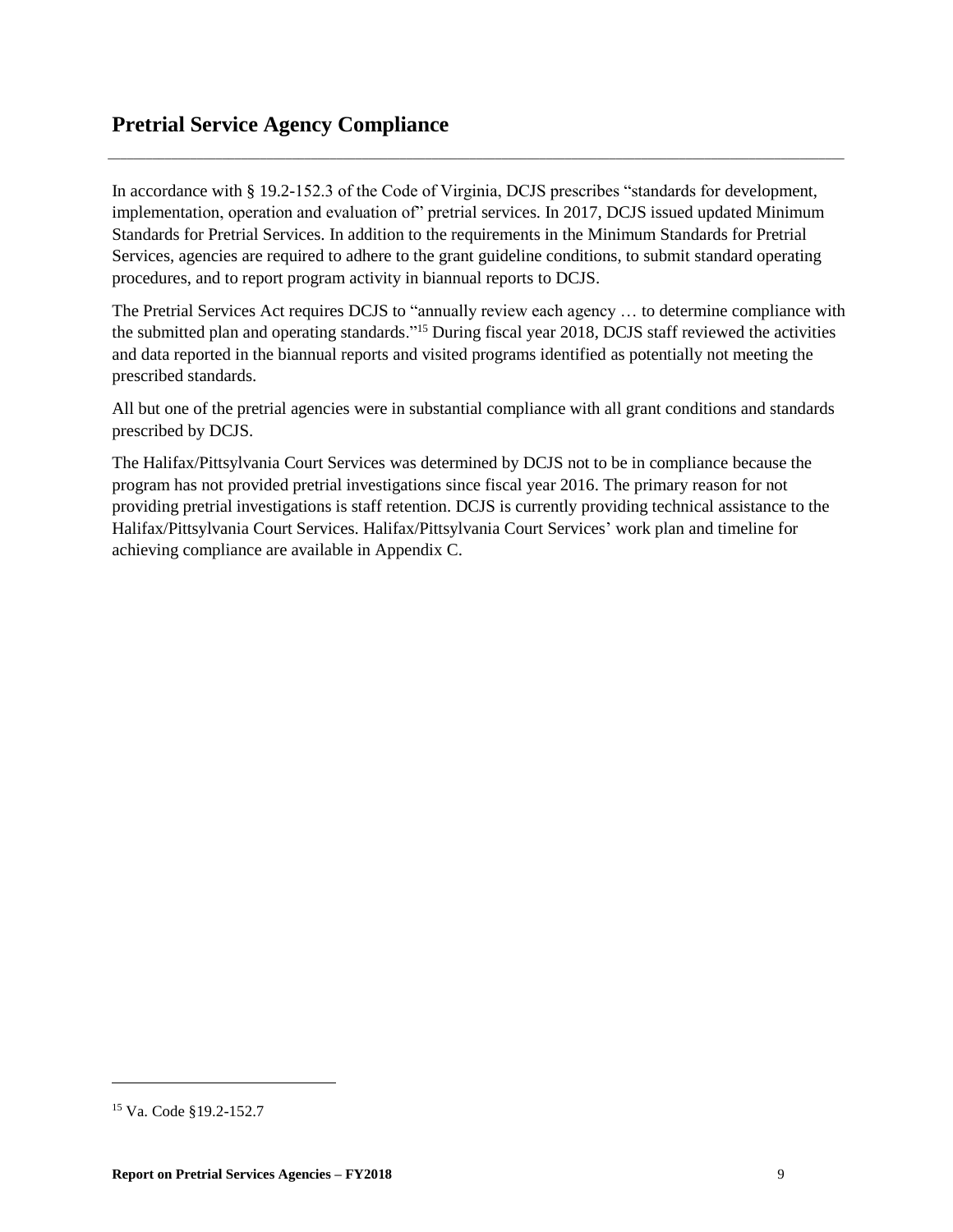## <span id="page-13-0"></span>**Appendix A: Pretrial Services Agency Funding**<sup>16</sup>

| <b>Agency</b>                                                                                                                                                                                                               | Administrative/<br><b>Personnel</b><br>Operational |             |              | <b>Total State</b> | <b>Total Local</b> |             |
|-----------------------------------------------------------------------------------------------------------------------------------------------------------------------------------------------------------------------------|----------------------------------------------------|-------------|--------------|--------------------|--------------------|-------------|
|                                                                                                                                                                                                                             | <b>Sate</b>                                        | Local       | <b>State</b> | Local              |                    |             |
| <b>Alexandria Criminal Justice</b><br><b>Services</b><br>(Locality Served: Alexandria)                                                                                                                                      | \$186,308                                          | \$79,844    | \$40,293     | \$0                | \$226,601          | \$79,844    |
| <b>Arlington County Sheriff's</b><br><b>Office</b><br>(Localities Served: Arlington,<br>Falls Church)                                                                                                                       | \$227,600                                          | \$415,320   | \$12,986     | \$50,294           | \$240,586          | \$465,614   |
| <b>Blue Ridge Court Services</b><br>(Localities Served: Augusta,<br>Highland, Staunton,<br>Waynesboro)                                                                                                                      | \$268,192                                          | \$27,320    | \$0          | \$46,774           | \$268,192          | \$74,094    |
| <b>Chesapeake Community</b><br><b>Corrections</b><br>(Locality Served: Chesapeake)                                                                                                                                          | \$267,130                                          | \$0         | \$11,546     | \$0                | \$278,676          | \$0         |
| <b>Chesterfield/Colonial Heights</b><br><b>Community Corrections</b><br><b>Services</b><br>(Localities Served:<br>Chesterfield, Colonial Heights)                                                                           | \$328,152                                          | \$207,593   | \$12,240     | \$0                | \$340,392          | \$207,593   |
| <b>Colonial Community</b><br><b>Corrections</b><br>(Charles City County, James<br>City County, New Kent,<br>Poquoson, Williamsburg, York)                                                                                   | \$167,877                                          | \$0         | \$2,646      | \$35,981           | \$170,523          | \$35,981    |
| <b>Court Community</b><br><b>Corrections</b><br>(Roanoke City, Roanoke<br>County, Salem)                                                                                                                                    | \$306,887                                          | \$6,500     | \$30,435     | \$23,600           | \$337,322          | \$30,100    |
| <b>Fairfax County General</b><br><b>District Court - Court</b><br><b>Services Division,</b><br><b>Community Corrections and</b><br><b>Pretrial Services Program</b><br>(Localities Served: Fairfax<br>City, Fairfax County) | \$438,736                                          | \$1,260,849 | \$13,102     | \$39,466           | \$451,838          | \$1,300,315 |
| <b>Fauquier County Office of</b><br><b>Adult Court Services</b><br>(Localities Served: Fauquier,<br>Rappahannock)                                                                                                           | \$218,561                                          | \$48,043    | \$28,832     | \$19,866           | \$247,393          | \$67,909    |
| Halifax/Pittsylvania Court<br><b>Services</b><br>(Localities Served: Danville,<br>Halifax, Pittsylvania)                                                                                                                    | \$157,165                                          | \$0         | \$22,125     | \$0                | \$179,290          | \$0         |
| <b>Hampton/Newport News</b><br><b>Criminal Justice Agency</b><br>(Localities Served: Hampton,<br><b>Newport News</b> )                                                                                                      | \$622,329                                          | \$35,481    | \$43,438     | \$25,989           | \$665,767          | \$61,470    |

<sup>&</sup>lt;sup>16</sup> Culpeper County established a pretrial services agency in January 2018 using all local funds.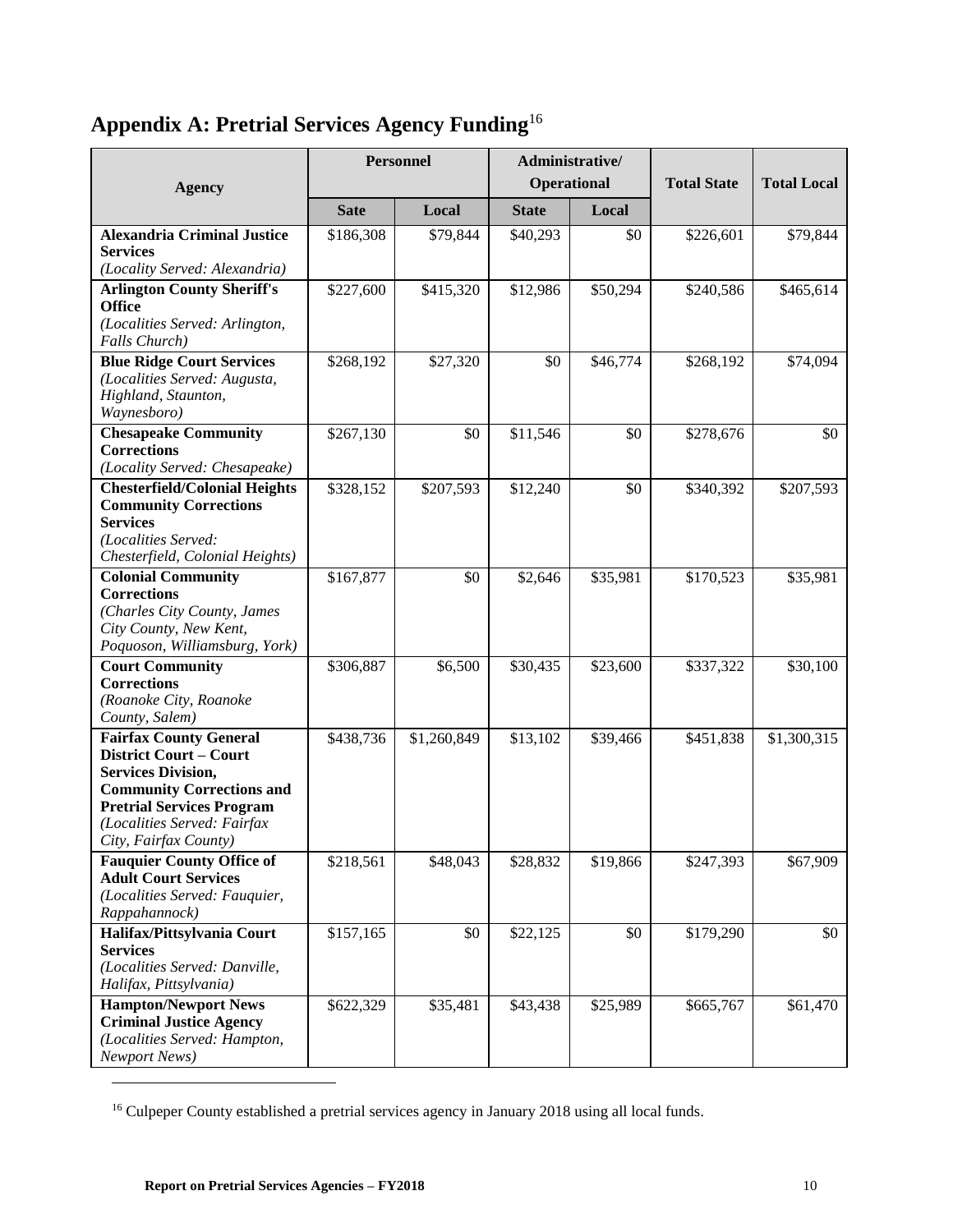| <b>Agency</b>                                                                                                                                                                                      |             | <b>Personnel</b>      | Administrative/<br>Operational |          | <b>Total State</b> |           |
|----------------------------------------------------------------------------------------------------------------------------------------------------------------------------------------------------|-------------|-----------------------|--------------------------------|----------|--------------------|-----------|
|                                                                                                                                                                                                    | <b>Sate</b> | Local                 | <b>State</b>                   | Local    |                    |           |
| <b>Hanover Community</b><br><b>Corrections</b><br>(Localities Served: Caroline,<br>Hanover)                                                                                                        | \$172,712   | \$95,307              | \$1,927                        | \$813    | \$174,639          | \$96,120  |
| <b>Henrico County Community</b><br><b>Corrections Program</b><br>(Locality Served: Henrico)                                                                                                        | \$573,092   | \$62,866              | \$7,451                        | \$8,372  | \$580,543          | \$71,238  |
| <b>Loudoun County Community</b><br><b>Corrections</b><br>(Locality Served: Loudoun)                                                                                                                | \$291,855   | \$451,719             | \$3,284                        | \$56,036 | \$295,139          | \$507,755 |
| <b>Lynchburg Community</b><br><b>Corrections and Pretrial</b><br><b>Services</b><br>(Localities Served: Bedford,<br>Campbell, Lynchburg)                                                           | \$245,872   | \$0                   | \$21,951                       | \$6,032  | \$267,823          | \$6,032   |
| <b>Middle Peninsula Local</b><br><b>Probation and Pretrial</b><br><b>Services</b><br>(Localities Served: Essex,<br>Gloucester, King and Queen,<br>King William, Mathews,<br>Middlesex)             | \$144,143   | \$21,360              | \$4,715                        | \$5,304  | \$148,858          | \$26,664  |
| <b>New River Community</b><br><b>Corrections and Pretrial</b><br><b>Services</b><br>(Localities Served: Bland,<br>Carrol, Floyd, Galax, Giles,<br>Grayson, Montgomery,<br>Pulaski, Radford, Wythe) | \$264,702   | \$0                   | \$49,901                       | \$0      | \$314,603          | \$0       |
| <b>Norfolk Criminal Justice</b><br><b>Services</b><br>(Locality Served: Norfolk)                                                                                                                   | \$495,525   | \$47,248              | \$52,410                       | \$19,894 | \$547,935          | \$67,142  |
| <b>Northern Neck Community</b><br><b>Based Probation and Pretrial</b><br><b>Services</b><br>(Localities Served: Lancaster,<br>Northumberland, Richmond<br>County, Westmoreland)                    | \$68,714    | \$0                   | \$5,488                        | \$0      | \$74,202           | \$0       |
| <b>OAR/Jefferson Area</b><br><b>Community Corrections</b><br>(Localities Served: Albemarle,<br>Charlottesville, Fluvanna,<br>Greene, Louisa, Madison,<br>Nelson, Orange)                           | \$406,549   | $\overline{$102,938}$ | \$80,345                       | \$21,560 | \$486,894          | \$124,498 |
| <b>Old Dominion Court Services</b><br><b>Pretrial and Local Probation</b><br>(Localities Served: Clarke,<br>Frederick, Winchester)                                                                 | \$211,819   | \$86,272              | \$692                          | \$15,018 | \$212,511          | \$101,290 |
| <b>Petersburg Community</b><br><b>Corrections</b><br>(Locality Served: Petersburg)                                                                                                                 | \$144,175   | \$0                   | \$1,590                        | \$0      | \$145,765          | \$0       |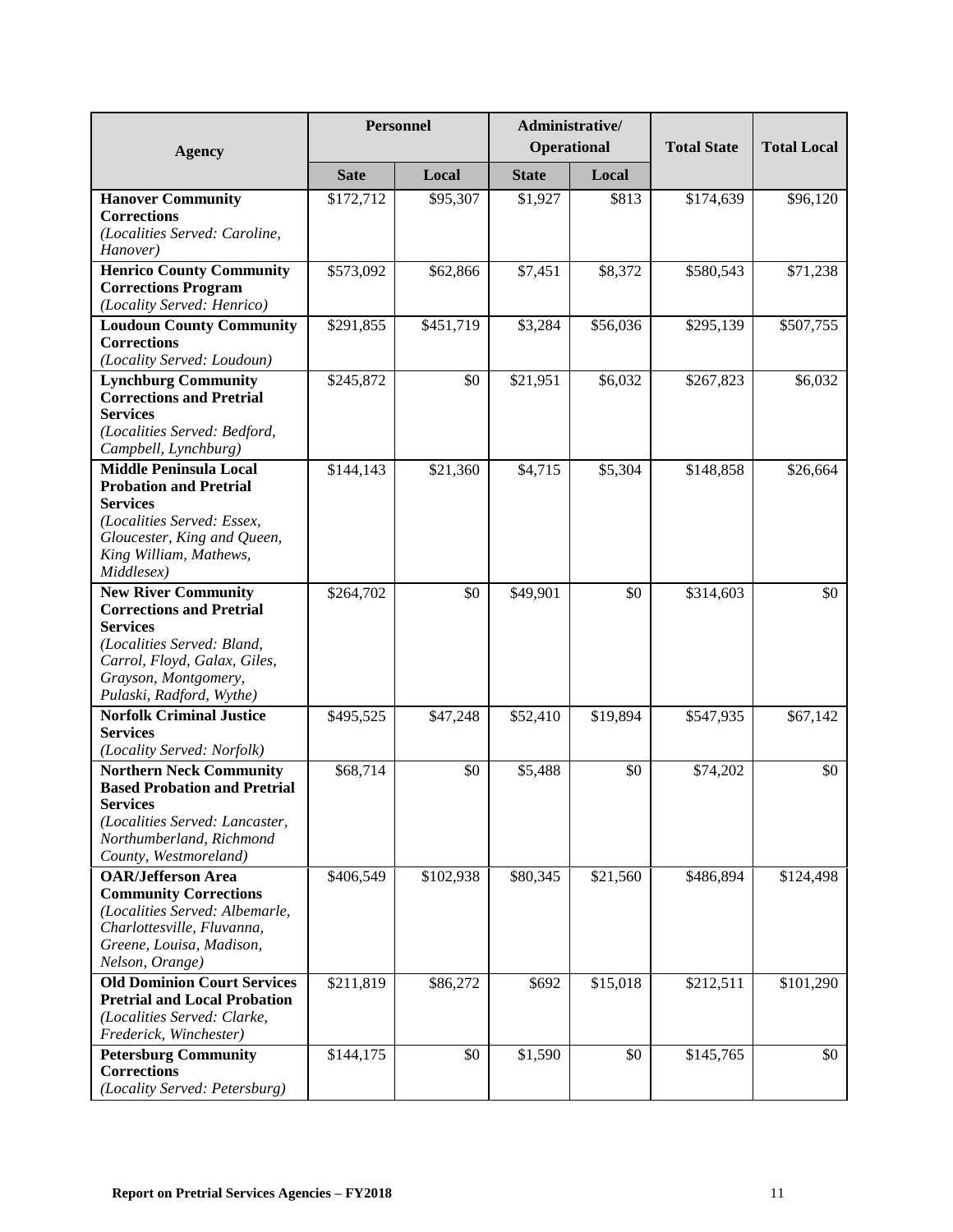| <b>Agency</b>                                                                                                                                                                           | <b>Personnel</b> |             | Operational  | Administrative/ | <b>Total State</b> | <b>Total Local</b> |
|-----------------------------------------------------------------------------------------------------------------------------------------------------------------------------------------|------------------|-------------|--------------|-----------------|--------------------|--------------------|
|                                                                                                                                                                                         | <b>Sate</b>      | Local       | <b>State</b> | Local           |                    |                    |
| <b>Piedmont Court Services -</b><br>Mecklenburg<br>(Locality Served: Mecklenburg)                                                                                                       | \$125,919        | \$2,973     | \$8,573      | \$0             | \$134,492          | \$2,973            |
| <b>Portsmouth Community</b><br><b>Corrections and Pretrial</b><br><b>Services</b><br>(Locality Served: Portsmouth)                                                                      | \$231,972        | \$0         | \$33,796     | \$0             | \$265,768          | \$0                |
| <b>Prince William Office of</b><br><b>Criminal Justice Services</b><br>(Localities Served: Manassas,<br>Manassas Park, Prince<br>William)                                               | \$320,127        | \$1,100,190 | \$52,956     | \$179,455       | \$373,083          | \$1,279,645        |
| <b>Rappahannock Regional Jail</b><br>(Localities Served:<br>Fredericksburg, King George,<br>Spotsylvania, Stafford)                                                                     | \$477,279        | \$435,554   | \$33,423     | \$24,000        | \$510,702          | \$459,554          |
| <b>Richmond Department of</b><br><b>Justice Services, Division of</b><br><b>Adult Programs</b><br>(Locality Served: Richmond<br>City)                                                   | \$491,152        | \$473,524   | \$29,764     | \$15,349        | \$520,916          | \$488,873          |
| <b>Riverside Criminal Justice</b><br><b>Agency</b><br>(Localities Served: Hopewell,<br>Prince George, Surry)                                                                            | \$334,657        | \$71,847    | \$8,014      | \$29,037        | \$342,671          | \$100,884          |
| Rockingham-Harrisonburg<br><b>Court Services Unit</b><br>(Localities Served:<br>Harrisonburg, Rockingham)                                                                               | \$182,576        | \$45,016    | \$21,428     | \$0             | \$204,004          | \$45,016           |
| <b>Southside Virginia</b><br><b>Community Corrections</b><br>(Localities Served: Brunswick,<br>Emporia, Greensville, Sussex)                                                            | \$161,473        | \$0         | \$6,050      | \$20,411        | \$167,523          | \$20,411           |
| <b>Southwest Virginia</b><br><b>Community Corrections</b><br>(Localities Served: Bristol,<br>Buchanan, Dickenson, Lee,<br>Norton, Russell, Scott, Smyth,<br>Tazewell, Washington, Wise) | \$588,653        | \$96,931    | \$24,534     | \$103,069       | \$613,187          | \$200,000          |
| Virginia Beach Office of<br><b>Community Corrections and</b><br><b>Pretrial Services</b><br>(Locality Served: Virginia<br>Beach)                                                        | \$471,193        | \$194,543   | \$4,759      | \$0             | \$475,952          | \$194,543          |
| <b>Total</b>                                                                                                                                                                            | \$9,593,096      | \$5,369,238 | \$670,694    | \$746,320       | \$10,263,790       | \$6,115,558        |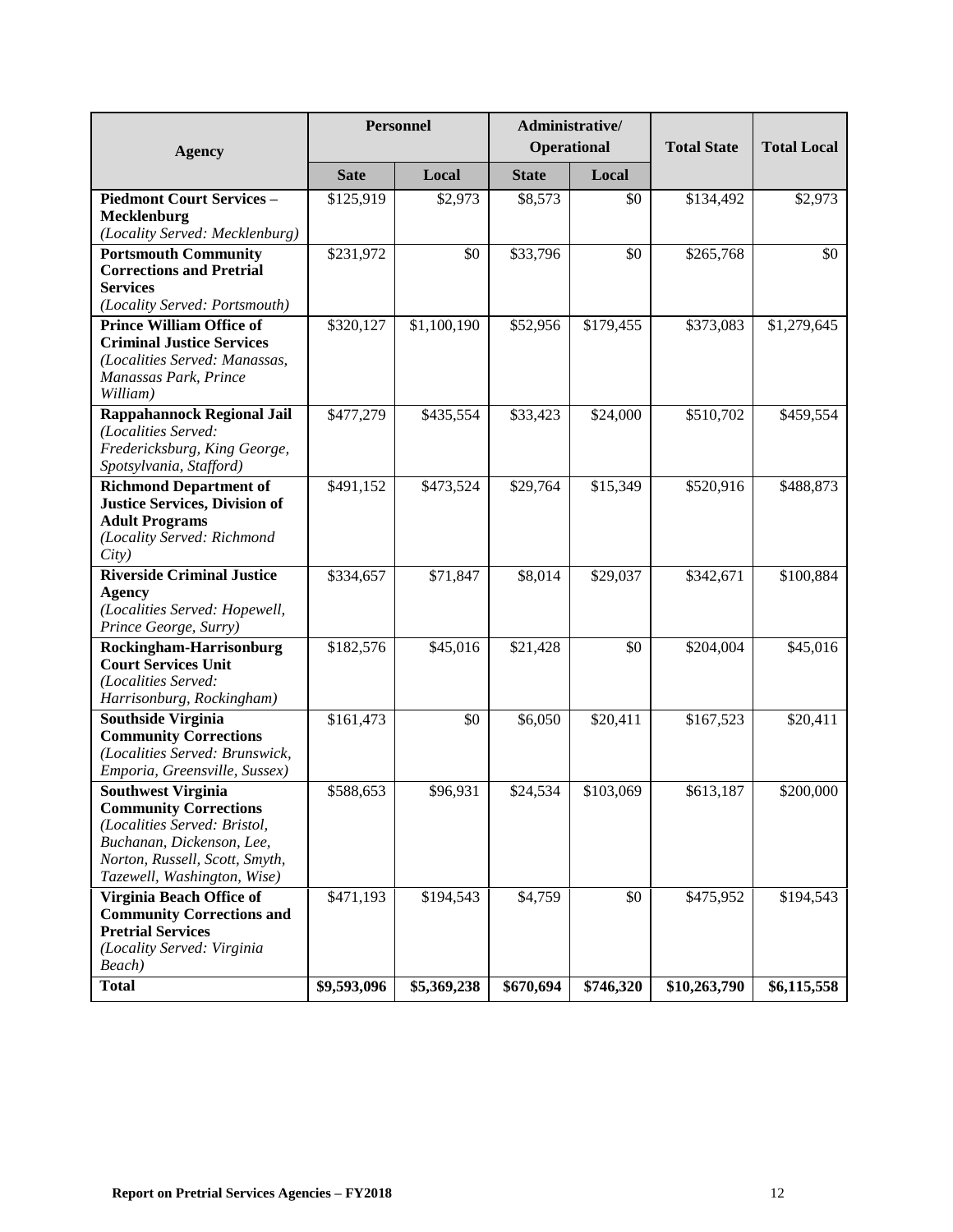### <span id="page-16-0"></span>**Appendix B: Pretrial Services Agency Data Summary**

| <b>Agency</b>                                                                                                                                        | <b>Investigations</b> | <b>Supervision</b><br><b>Placements</b> | Average<br><b>Daily</b><br><b>Caseload</b> | Average<br>Length of<br><b>Supervision</b><br>(Days) | <b>Appearance</b><br><b>Rates</b> | <b>Public</b><br><b>Safety</b><br><b>Rates</b> | Compliance<br>Rate |
|------------------------------------------------------------------------------------------------------------------------------------------------------|-----------------------|-----------------------------------------|--------------------------------------------|------------------------------------------------------|-----------------------------------|------------------------------------------------|--------------------|
| <b>Alexandria Criminal</b><br><b>Justice Services</b><br>(Locality Served:<br>Alexandria)                                                            | 744                   | 440                                     | 505                                        | 419                                                  | 100%                              | 95%                                            | 82%                |
| <b>Arlington County</b><br><b>Sheriff's Office</b><br>(Localities Served:<br>Arlington, Falls<br>Church)                                             | 1,453                 | 600                                     | 158                                        | 96                                                   | 93%                               | 97%                                            | 89%                |
| <b>Blue Ridge Court</b><br><b>Services</b><br>(Localities Served:<br>Augusta, Highland,<br>Staunton, Waynesboro)                                     | 1,147                 | 638                                     | 279                                        | 160                                                  | 94%                               | 89%                                            | 79%                |
| Chesapeake<br><b>Community</b><br><b>Corrections</b><br>(Locality Served:<br>Chesapeake)                                                             | 345                   | 528                                     | 191                                        | 132                                                  | 93%                               | 92%                                            | 80%                |
| <b>Chesterfield/Colonial</b><br><b>Heights Community</b><br><b>Corrections Services</b><br>(Localities Served:<br>Chesterfield, Colonial<br>Heights) | 1,910                 | 1,475                                   | 399                                        | 99                                                   | 95%                               | 96%                                            | 84%                |
| <b>Colonial Community</b><br><b>Corrections</b><br>(Charles City County,<br>James City County,<br>New Kent, Poquoson,<br>Williamsburg, York)         | 651                   | 674                                     | 168                                        | 91                                                   | 95%                               | 99%                                            | 97%                |
| <b>Court Community</b><br><b>Corrections</b><br>(Roanoke City,<br>Roanoke County,<br>Salem)                                                          | 261                   | 803                                     | 201                                        | 91                                                   | 90%                               | 97%                                            | 89%                |
| <b>Culpeper County</b><br><b>Criminal Justice</b><br>$\rm Services^{17}$<br>(Locality Served:<br>Culpeper)                                           | 173                   | 238                                     | 41                                         | 62                                                   | 100%                              | 98%                                            | 96%                |

<sup>&</sup>lt;sup>17</sup> Culpeper County established a pretrial services agency in January 2018 using all local funds.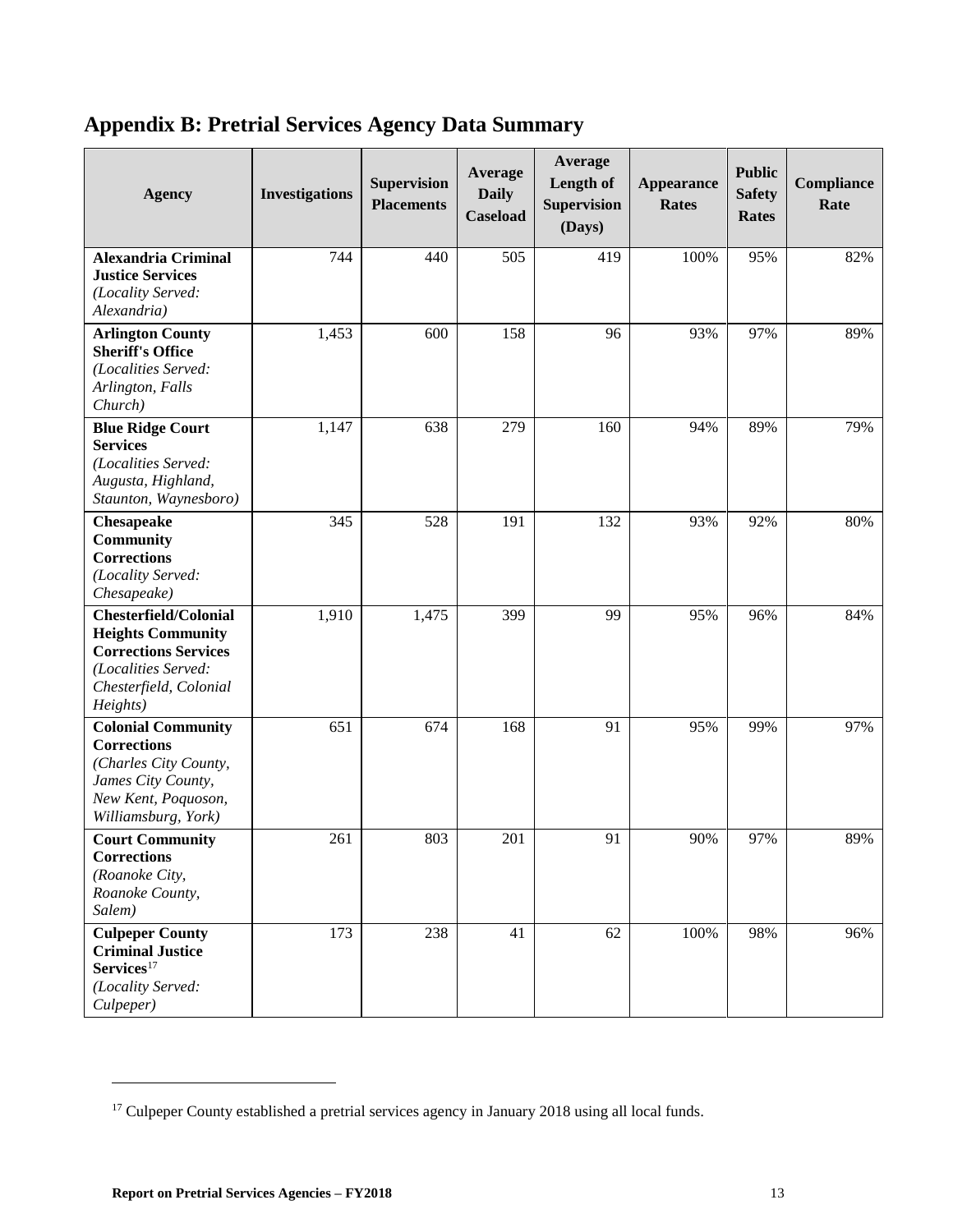| <b>Agency</b>                                                                                                                                                                                                                           | <b>Investigations</b> | <b>Supervision</b><br><b>Placements</b> | Average<br><b>Daily</b><br><b>Caseload</b> | Average<br>Length of<br><b>Supervision</b><br>(Days) | <b>Appearance</b><br><b>Rates</b> | <b>Public</b><br><b>Safety</b><br><b>Rates</b> | Compliance<br>Rate |
|-----------------------------------------------------------------------------------------------------------------------------------------------------------------------------------------------------------------------------------------|-----------------------|-----------------------------------------|--------------------------------------------|------------------------------------------------------|-----------------------------------|------------------------------------------------|--------------------|
| <b>Fairfax County</b><br><b>General District</b><br>Court – Court<br><b>Services Division,</b><br>Community<br><b>Corrections and</b><br><b>Pretrial Services</b><br>Program<br>(Localities Served:<br>Fairfax City, Fairfax<br>County) | 4,748                 | 1,908                                   | 575                                        | 115                                                  | 87%                               | 93%                                            | 92%                |
| <b>Fauquier County</b><br><b>Office of Adult Court</b><br><b>Services</b><br>(Localities Served:<br>Fauquier,<br>Rappahannock)                                                                                                          | 316                   | 347                                     | 98                                         | 103                                                  | 99%                               | 95%                                            | 86%                |
| Halifax/Pittsylvania<br><b>Court Services</b><br>(Localities Served:<br>Danville, Halifax,<br>Pittsylvania)                                                                                                                             | $\boldsymbol{0}$      | 332                                     | 110                                        | 121                                                  | 96%                               | 91%                                            | 78%                |
| <b>Hampton/Newport</b><br><b>News Criminal Justice</b><br><b>Agency</b><br>(Localities Served:<br>Hampton, Newport<br>News)                                                                                                             | 2,404                 | 1,281                                   | 480                                        | 137                                                  | 91%                               | 97%                                            | 86%                |
| <b>Hanover Community</b><br><b>Corrections</b><br>(Localities Served:<br>Caroline, Hanover)                                                                                                                                             | 1,437                 | 683                                     | 148                                        | 79                                                   | 97%                               | 89%                                            | 66%                |
| <b>Henrico County</b><br>Community<br><b>Corrections Program</b><br>(Locality Served:<br>Henrico)                                                                                                                                       | 1,751                 | 1,713                                   | 636                                        | 135                                                  | 93%                               | 93%                                            | 88%                |
| <b>Loudoun County</b><br>Community<br><b>Corrections</b><br>(Locality Served:<br>Loudoun)                                                                                                                                               | 1,101                 | 780                                     | 255                                        | 119                                                  | 97%                               | 93%                                            | 80%                |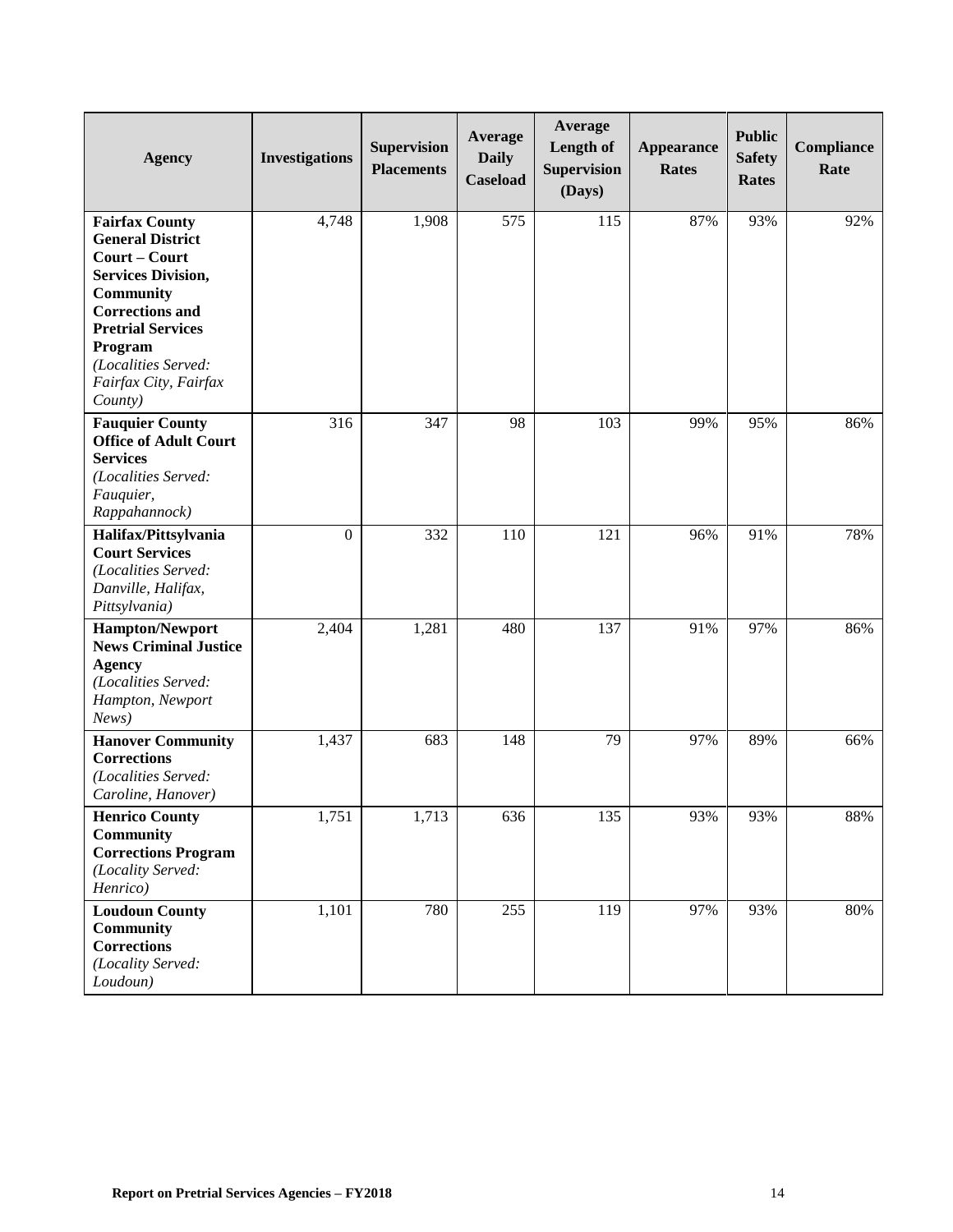| <b>Agency</b>              | <b>Investigations</b> | <b>Supervision</b><br><b>Placements</b> | Average<br><b>Daily</b><br><b>Caseload</b> | Average<br>Length of<br><b>Supervision</b><br>(Days) | <b>Appearance</b><br><b>Rates</b> | <b>Public</b><br><b>Safety</b><br><b>Rates</b> | Compliance<br>Rate |
|----------------------------|-----------------------|-----------------------------------------|--------------------------------------------|------------------------------------------------------|-----------------------------------|------------------------------------------------|--------------------|
| Lynchburg                  | 1,091                 | 736                                     | 232                                        | 115                                                  | 99%                               | 91%                                            | 86%                |
| Community                  |                       |                                         |                                            |                                                      |                                   |                                                |                    |
| <b>Corrections and</b>     |                       |                                         |                                            |                                                      |                                   |                                                |                    |
| <b>Pretrial Services</b>   |                       |                                         |                                            |                                                      |                                   |                                                |                    |
| (Localities Served:        |                       |                                         |                                            |                                                      |                                   |                                                |                    |
| Bedford, Campbell,         |                       |                                         |                                            |                                                      |                                   |                                                |                    |
| Lynchburg)                 |                       |                                         |                                            |                                                      |                                   |                                                |                    |
| <b>Middle Peninsula</b>    | 517                   | 303                                     | 104                                        | 125                                                  | 96%                               | 99%                                            | 90%                |
| <b>Local Probation and</b> |                       |                                         |                                            |                                                      |                                   |                                                |                    |
| <b>Pretrial Services</b>   |                       |                                         |                                            |                                                      |                                   |                                                |                    |
| (Localities Served:        |                       |                                         |                                            |                                                      |                                   |                                                |                    |
| Essex, Gloucester, King    |                       |                                         |                                            |                                                      |                                   |                                                |                    |
| And Queen, King            |                       |                                         |                                            |                                                      |                                   |                                                |                    |
| William, Mathews,          |                       |                                         |                                            |                                                      |                                   |                                                |                    |
| Middlesex)                 |                       |                                         |                                            |                                                      |                                   |                                                |                    |
| <b>New River</b>           | 149                   | 523                                     | 315                                        | 220                                                  | 99%                               | 98%                                            | 97%                |
| Community                  |                       |                                         |                                            |                                                      |                                   |                                                |                    |
| <b>Corrections and</b>     |                       |                                         |                                            |                                                      |                                   |                                                |                    |
| <b>Pretrial Services</b>   |                       |                                         |                                            |                                                      |                                   |                                                |                    |
| (Localities Served:        |                       |                                         |                                            |                                                      |                                   |                                                |                    |
| Bland, Carrol, Floyd,      |                       |                                         |                                            |                                                      |                                   |                                                |                    |
| Galax, Giles, Grayson,     |                       |                                         |                                            |                                                      |                                   |                                                |                    |
| Montgomery, Pulaski,       |                       |                                         |                                            |                                                      |                                   |                                                |                    |
| Radford, Wythe)            |                       |                                         |                                            |                                                      |                                   |                                                |                    |
| <b>Norfolk Criminal</b>    | 1,837                 | 994                                     | 382                                        | 140                                                  | 93%                               | 94%                                            | 89%                |
| <b>Justice Services</b>    |                       |                                         |                                            |                                                      |                                   |                                                |                    |
| (Locality Served:          |                       |                                         |                                            |                                                      |                                   |                                                |                    |
| Norfolk)                   |                       |                                         |                                            |                                                      |                                   |                                                |                    |
| <b>Northern Neck</b>       | 203                   | 233                                     | 86                                         | 135                                                  | 98%                               | 95%                                            | 85%                |
| <b>Community Based</b>     |                       |                                         |                                            |                                                      |                                   |                                                |                    |
| <b>Probation and</b>       |                       |                                         |                                            |                                                      |                                   |                                                |                    |
| <b>Pretrial Services</b>   |                       |                                         |                                            |                                                      |                                   |                                                |                    |
| (Localities Served:        |                       |                                         |                                            |                                                      |                                   |                                                |                    |
| Lancaster,                 |                       |                                         |                                            |                                                      |                                   |                                                |                    |
| Northumberland,            |                       |                                         |                                            |                                                      |                                   |                                                |                    |
| Richmond County,           |                       |                                         |                                            |                                                      |                                   |                                                |                    |
| Westmoreland)              |                       |                                         |                                            |                                                      |                                   |                                                |                    |
| <b>Oar/Jefferson Area</b>  | 373                   | 538                                     | 164                                        | 111                                                  | 100%                              | 99%                                            | 97%                |
| Community                  |                       |                                         |                                            |                                                      |                                   |                                                |                    |
| <b>Corrections</b>         |                       |                                         |                                            |                                                      |                                   |                                                |                    |
| (Localities Served:        |                       |                                         |                                            |                                                      |                                   |                                                |                    |
| Albemarle,                 |                       |                                         |                                            |                                                      |                                   |                                                |                    |
| Charlottesville, Nelson)   |                       |                                         |                                            |                                                      |                                   |                                                |                    |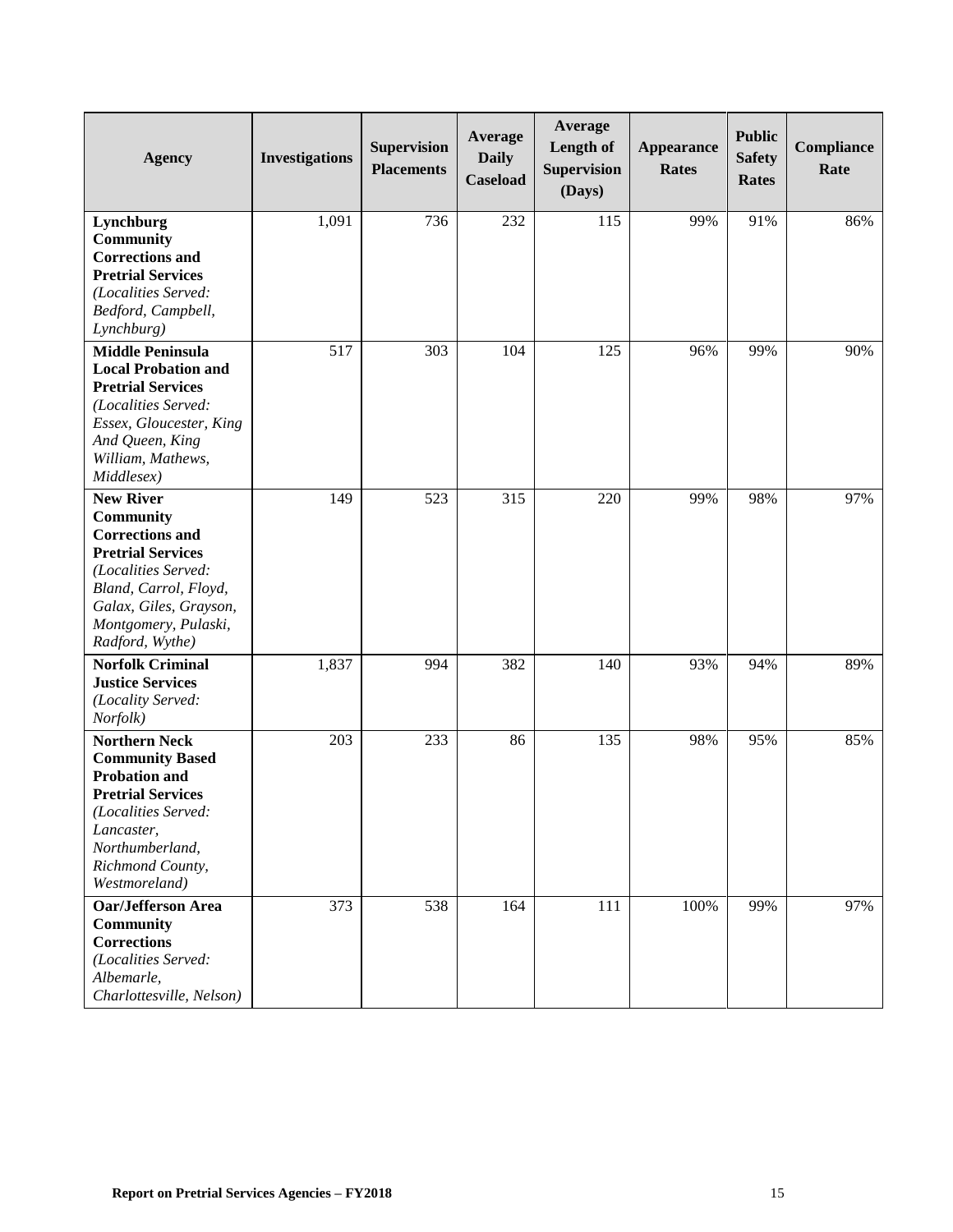| <b>Agency</b>                                       | <b>Investigations</b> | <b>Supervision</b><br><b>Placements</b> | Average<br><b>Daily</b><br>Caseload | Average<br>Length of<br><b>Supervision</b><br>(Days) | <b>Appearance</b><br><b>Rates</b> | <b>Public</b><br><b>Safety</b><br><b>Rates</b> | Compliance<br>Rate |
|-----------------------------------------------------|-----------------------|-----------------------------------------|-------------------------------------|------------------------------------------------------|-----------------------------------|------------------------------------------------|--------------------|
| <b>Oar/Jefferson Area</b>                           | 443                   | 387                                     | 115                                 | 109                                                  | 97%                               | 90%                                            | 90%                |
| Community                                           |                       |                                         |                                     |                                                      |                                   |                                                |                    |
| <b>Corrections (Central</b>                         |                       |                                         |                                     |                                                      |                                   |                                                |                    |
| Virginia Regional                                   |                       |                                         |                                     |                                                      |                                   |                                                |                    |
| $Jail$ ) <sup>18</sup><br>(Localities Served:       |                       |                                         |                                     |                                                      |                                   |                                                |                    |
| Fluvanna, Greene,                                   |                       |                                         |                                     |                                                      |                                   |                                                |                    |
| Louisa, Madison,                                    |                       |                                         |                                     |                                                      |                                   |                                                |                    |
| Orange)                                             |                       |                                         |                                     |                                                      |                                   |                                                |                    |
| <b>Old Dominion Court</b>                           | 920                   | 605                                     | 278                                 | 168                                                  | 92%                               | 85%                                            | 90%                |
| <b>Services Pretrial and</b>                        |                       |                                         |                                     |                                                      |                                   |                                                |                    |
| <b>Local Probation</b>                              |                       |                                         |                                     |                                                      |                                   |                                                |                    |
| (Localities Served:                                 |                       |                                         |                                     |                                                      |                                   |                                                |                    |
| Clarke, Frederick,                                  |                       |                                         |                                     |                                                      |                                   |                                                |                    |
| Winchester)                                         |                       |                                         |                                     |                                                      |                                   |                                                |                    |
| Petersburg                                          | 604                   | 308                                     | 118                                 | 140                                                  | 93%                               | 90%                                            | 82%                |
| <b>Community</b><br><b>Corrections</b>              |                       |                                         |                                     |                                                      |                                   |                                                |                    |
| (Locality Served:                                   |                       |                                         |                                     |                                                      |                                   |                                                |                    |
| Petersburg)                                         |                       |                                         |                                     |                                                      |                                   |                                                |                    |
| <b>Piedmont Court</b>                               | 152                   | 102                                     | 36                                  | 131                                                  | 95%                               | 91%                                            | 86%                |
| Services-                                           |                       |                                         |                                     |                                                      |                                   |                                                |                    |
| Mecklenburg                                         |                       |                                         |                                     |                                                      |                                   |                                                |                    |
| (Locality Served:                                   |                       |                                         |                                     |                                                      |                                   |                                                |                    |
| Mecklenburg)                                        |                       |                                         |                                     |                                                      |                                   |                                                |                    |
| Portsmouth                                          | 1,019                 | 424                                     | 116                                 | 100                                                  | 90%                               | 94%                                            | 91%                |
| Community                                           |                       |                                         |                                     |                                                      |                                   |                                                |                    |
| <b>Corrections and</b>                              |                       |                                         |                                     |                                                      |                                   |                                                |                    |
| <b>Pretrial Services</b>                            |                       |                                         |                                     |                                                      |                                   |                                                |                    |
| (Locality Served:<br>Portsmouth)                    |                       |                                         |                                     |                                                      |                                   |                                                |                    |
|                                                     |                       |                                         |                                     |                                                      |                                   |                                                |                    |
| <b>Prince William Office</b><br>of Criminal Justice | 3,499                 | 1,506                                   | 578                                 | 140                                                  | 93%                               | 95%                                            | 86%                |
| <b>Services</b>                                     |                       |                                         |                                     |                                                      |                                   |                                                |                    |
| (Localities Served:                                 |                       |                                         |                                     |                                                      |                                   |                                                |                    |
| Manassas, Manassas                                  |                       |                                         |                                     |                                                      |                                   |                                                |                    |
| Park, Prince William)                               |                       |                                         |                                     |                                                      |                                   |                                                |                    |
| Rappahannock                                        | 4,354                 | 1,800                                   | 555                                 | 112                                                  | 92%                               | 92%                                            | 83%                |
| <b>Regional Jail</b>                                |                       |                                         |                                     |                                                      |                                   |                                                |                    |
| (Localities Served:                                 |                       |                                         |                                     |                                                      |                                   |                                                |                    |
| Fredericksburg, King                                |                       |                                         |                                     |                                                      |                                   |                                                |                    |
| George, Spotsylvania,                               |                       |                                         |                                     |                                                      |                                   |                                                |                    |
| Stafford)                                           |                       |                                         |                                     |                                                      |                                   |                                                |                    |

<sup>&</sup>lt;sup>18</sup> OAR/Jefferson Area Community Corrections provides pretrial services to the Albemarle-Charlottesville Regional Jail and the Central Virginia Regional Jail. The data is collected separately because the Appropriations Act (Item 395 D. 1) has a specific line item for the pretrial services for Central Virginia Regional Jail.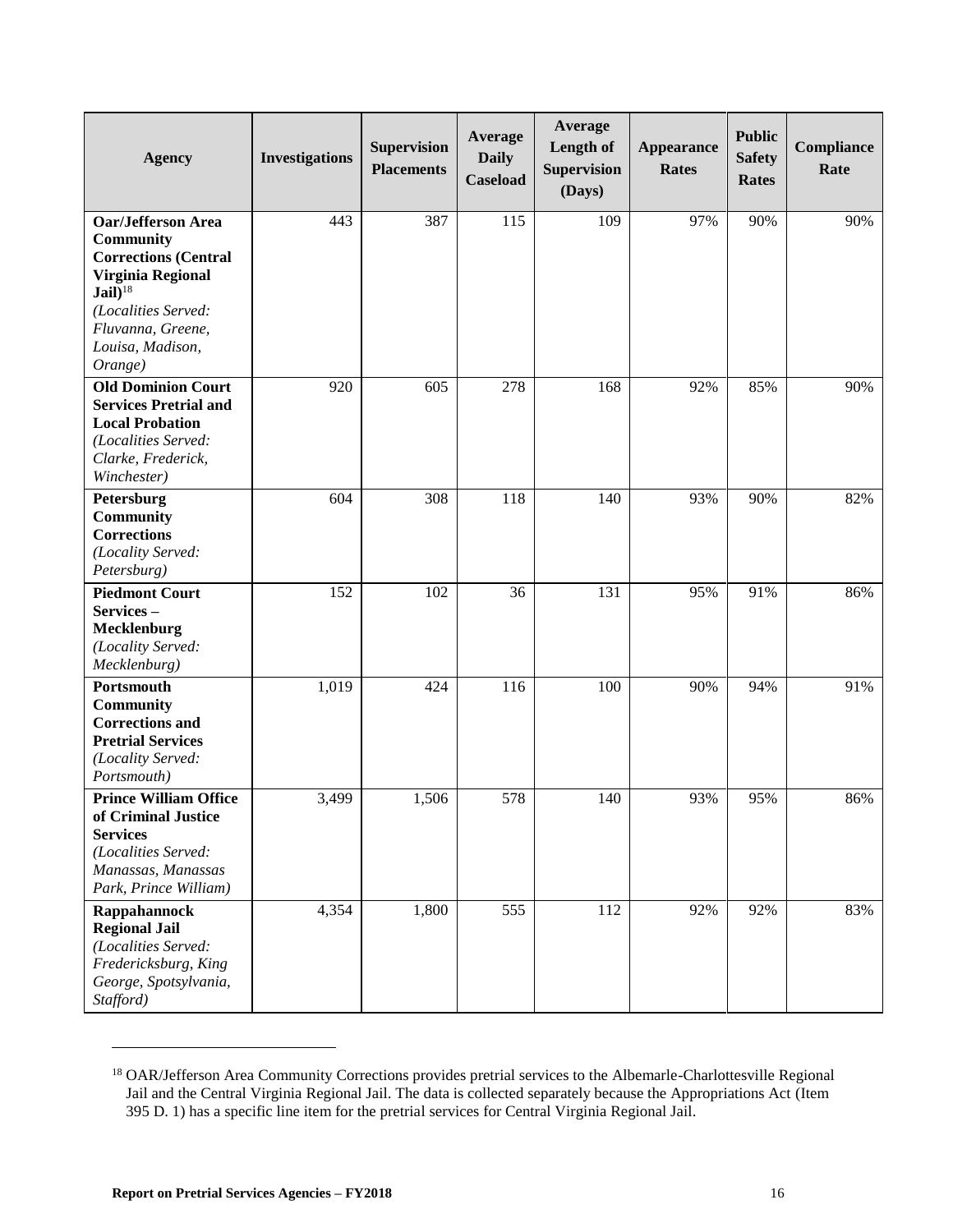| <b>Agency</b>                                                                                                                                                                                    | <b>Investigations</b> | <b>Supervision</b><br><b>Placements</b> | Average<br><b>Daily</b><br><b>Caseload</b> | Average<br>Length of<br><b>Supervision</b><br>(Days) | <b>Appearance</b><br><b>Rates</b> | <b>Public</b><br><b>Safety</b><br><b>Rates</b> | Compliance<br>Rate |
|--------------------------------------------------------------------------------------------------------------------------------------------------------------------------------------------------|-----------------------|-----------------------------------------|--------------------------------------------|------------------------------------------------------|-----------------------------------|------------------------------------------------|--------------------|
| <b>Richmond</b><br><b>Department of Justice</b><br><b>Services, Division of</b><br><b>Adult Programs</b><br>(Locality Served:<br>Richmond City)                                                  | 1,120                 | 1,964                                   | 545                                        | 101                                                  | 97%                               | 95%                                            | 86%                |
| <b>Riverside Criminal</b><br><b>Justice Agency</b><br>(Localities Served:<br>Hopewell, Prince<br>George, Surry)                                                                                  | 609                   | 454                                     | 138                                        | 111                                                  | 94%                               | 92%                                            | 79%                |
| Rockingham-<br><b>Harrisonburg Court</b><br><b>Services Unit</b><br>(Localities Served:<br>Harrisonburg,<br>Rockingham)                                                                          | 311                   | 542                                     | 196                                        | 132                                                  | 91%                               | 95%                                            | 92%                |
| <b>Southside Virginia</b><br>Community<br><b>Corrections</b><br>(Localities Served:<br>Brunswick, Emporia,<br>Greensville, Sussex)                                                               | 53                    | 183                                     | 64                                         | 127                                                  | 91%                               | 89%                                            | 79%                |
| <b>Southwest Virginia</b><br>Community<br><b>Corrections</b><br>(Localities Served:<br>Bristol, Buchanan,<br>Dickenson, Lee,<br>Norton, Russell, Scott,<br>Smyth, Tazewell,<br>Washington, Wise) | 763                   | 1,415                                   | 579                                        | 149                                                  | 95%                               | 93%                                            | 80%                |
| Virginia Beach Office<br>of Community<br><b>Corrections and</b><br><b>Pretrial Services</b><br>(Locality Served:<br>Virginia Beach)                                                              | 2,294                 | 1,125                                   | 395                                        | 128                                                  | 95%                               | 91%                                            | 84%                |
| <b>Total</b>                                                                                                                                                                                     | 38,752                | 26,582                                  | 9,239                                      | 127                                                  | 94%                               | 94%                                            | 86%                |